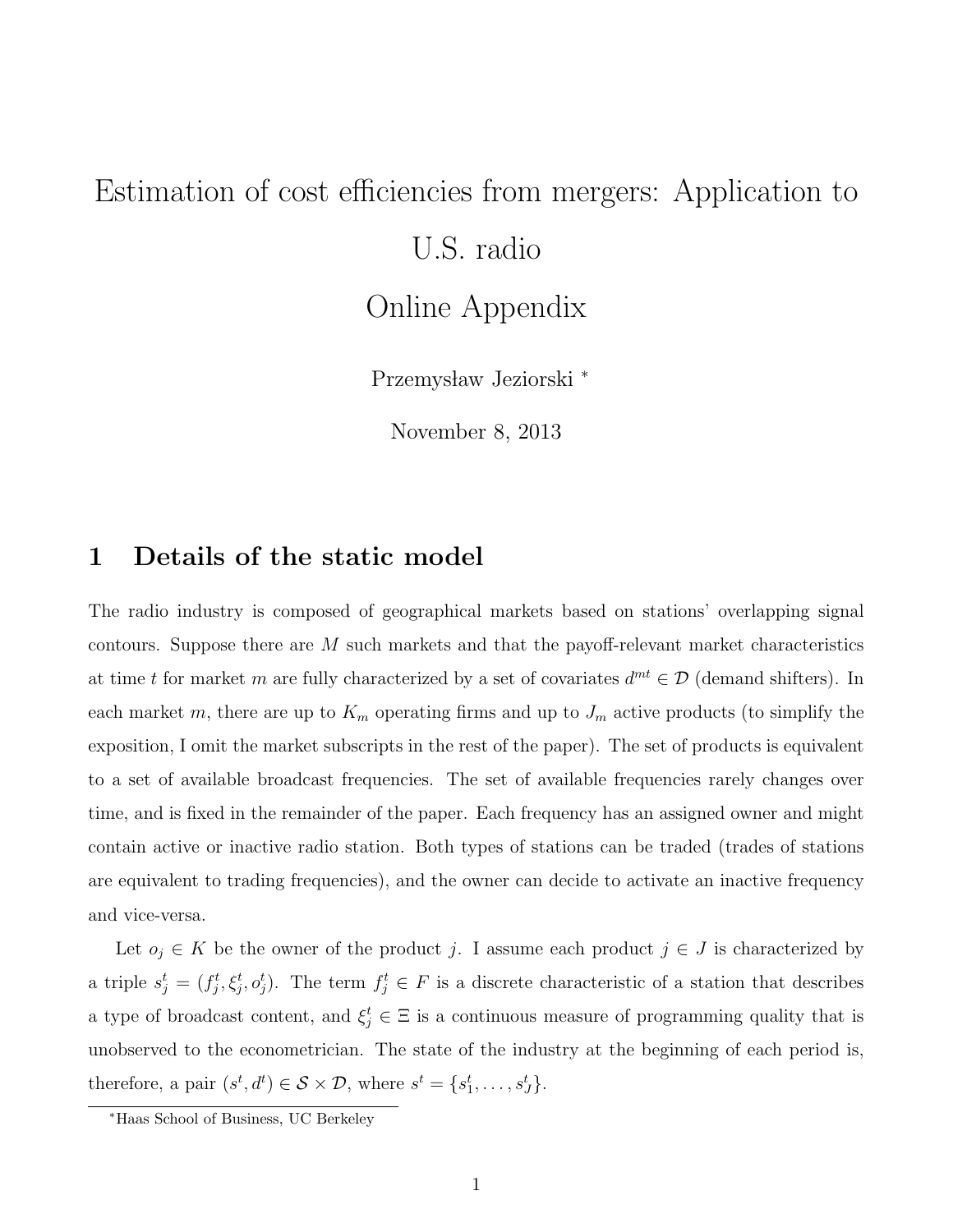### 1.1 Listeners

I assume each listener chooses only one radio station to listen to, at a particular moment. Suppose s is a set of active stations in the current market at a particular time. For any radio station  $j$ , I define a vector  $\iota_j = (0, \ldots, 1, \ldots, 0)$ , where 1 is placed in a position that indicates the format of station j.

The utility of listener *i* listening to station  $j \in s$  is given by

<span id="page-1-0"></span>
$$
u_{ij} = \theta_{1i}^L t_j - \theta_{2i}^L q_j + \theta_3^L \mathbf{F} M_j + \xi_j + \epsilon_{ji},
$$
\n(1.1)

where  $\theta_{2i}^L$  is the individual listener's demand sensitivity to advertising,  $q_j$  is the amount of advertising,  $\xi_j$  is the unobserved station quality,  $\epsilon_{ji}$  is an unobserved preference shock (distributed type-1 extreme value), and  $\theta_{1i}^L$  is a vector of the individual listener's random effects representing preferences for formats.

I assume the random coefficients can be decomposed as

$$
\theta_{1i}^{L} = \theta_{1}^{L} + \Pi D_{i} + \nu_{1i}, \quad D_{i} \sim F_{m}(D_{i}|d), \quad \nu_{1i} \sim N(0, \Sigma_{1})
$$

and

$$
\theta_{2i}^L = \theta_2^L + \nu_{2i}, \quad \nu_{2i} \sim N(0, \Sigma_2),
$$

where  $\Sigma_1$  is a diagonal matrix,  $F_m(D_i|d)$  is an empirical distribution of demographic characteristics,  $\nu_i$  is unobserved taste shock, and  $\Pi$  is the matrix representing the correlation between demographic characteristics and format preferences. I assume draws for  $\nu_i$  are uncorrelated across time and markets.

The random effects model allows for fairly flexible substitution patterns. For example, if a particular rock station increases its level of advertising, the model allows consumers to switch proportionally to other rock stations, depending on demographics.

Following Berry, Levinsohn, and Pakes (1995), I can decompose the utility into a part that does not vary with consumer characteristics

$$
\delta_j = \delta(q_j|\iota_j, \xi_j, \theta^L) = \theta_1^L \iota_i - \theta_2^L q_j + \theta_3^L \mathcal{F} \mathcal{M}_j + \xi_j,
$$

an interaction part

$$
\mu_{ji} = \mu(\iota_j, q_j, \Pi D_i, \nu_i) = (\Pi D_i + \nu_{1i})\iota_j + \nu_{2i}q_j,
$$

and error term  $\epsilon_{ji}$ .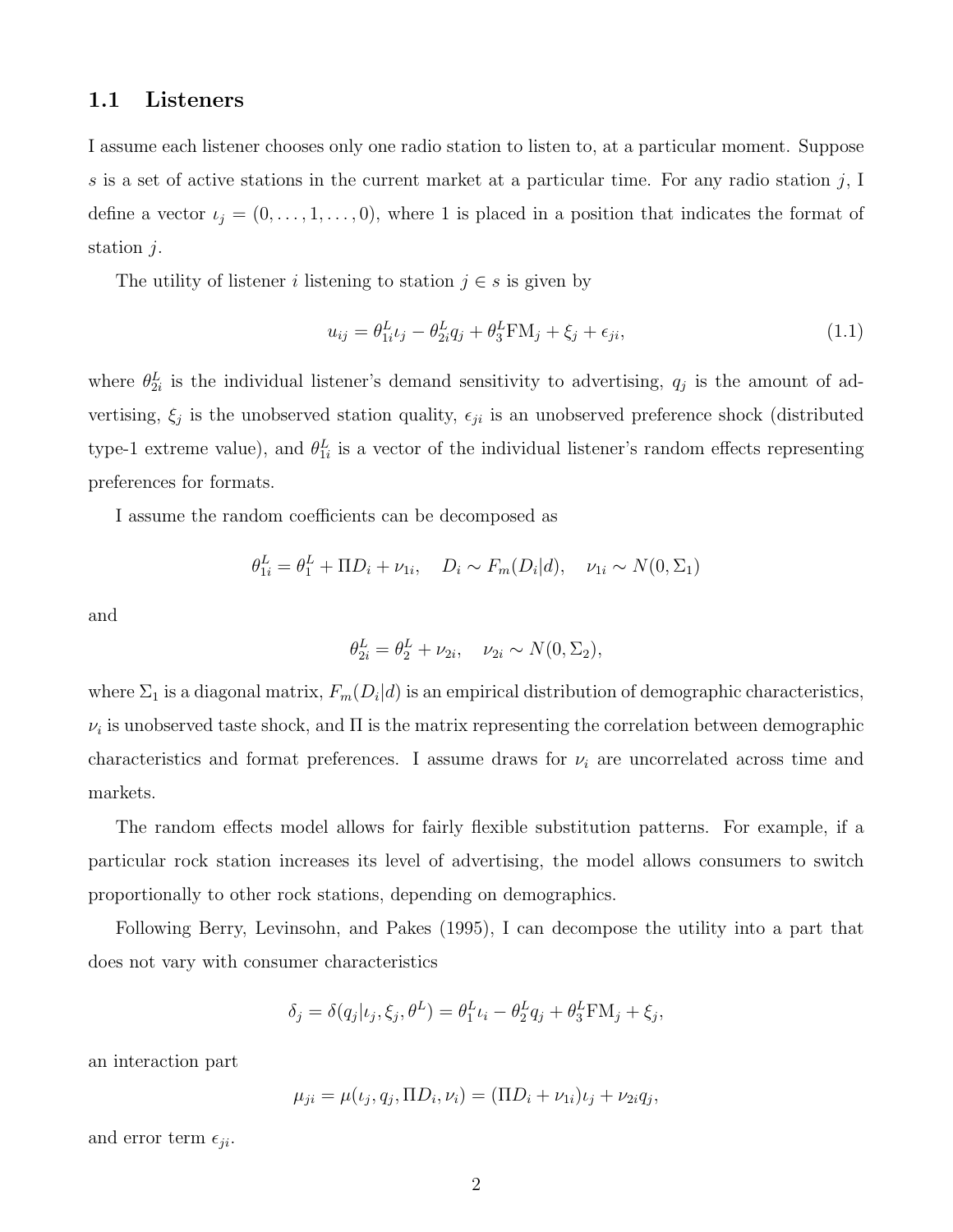Given this specification, and the fact that  $\epsilon_{ji}$  is distributed as an extreme value, one can derive the expected station rating, conditional on a vector of advertising levels  $q$ , market structure  $s$ , a vector of unobserved station characteristics  $\xi$ , and market demographic characteristics d,

$$
r_j(q|s,\xi,d,\theta^L) = \int \int \frac{\exp[\delta_j + \mu_{ji}]}{\sum_{j'} \exp[\delta_{j'} + \mu_{j'i}]} dF(\nu_i) dF_m(D_i|d).
$$

### <span id="page-2-1"></span>1.2 Advertisers

In this subsection, I present the details of the demand for advertising. The model captures several important features specific to the radio industry. In particular, the pricing is done on a per-listener basis, so that the price for a 60-second slot is a product of cost-per-point (CPP) and station rating (market share in percentages). Moreover, because radio stations have direct market power over advertisers, CPP is a decreasing function of the ad quantities sold by a station and its competitors. The simplest model that captures these features is a linear inverse demand for advertising expressed per listener, such as

<span id="page-2-0"></span>
$$
p_j = \theta_1^A \left( 1 - \theta_2^A \sum_{f' \in \mathbb{F}} \omega_{ff'}^m q_{f'} \right), \tag{1.2}
$$

where f is a format of station j,  $\theta_1^A$  is a scaling factor for the value of advertising,  $\theta_2^A$  is a market power indicator, and  $\omega_{ff'} \in \Omega$  are weights indicating competition closeness between formats f and  $f'.$ 

The weights  $\omega$  are a key factor determining competition between formats and thus market power. Different weights reflect the fact that some formats are further and others are closer substitutes for advertisers, because of differences in the demographic composition of their listeners. In principle, one could proceed by estimating these weights from the data. However, such estimation is not feasible because the available data do not contain radio station-level advertising prices. Instead, I make additional assumptions that will enable me to compute the weights using publicly available data. The remainder of this subsection discusses the formula for the weights and provides an example supporting this intuition.

Let there be A types of advertisers. Each type  $a \in \mathcal{A}$  targets a certain demographic group(s) a; that is, an advertiser of type  $a$  gets positive utility only if a listener of type  $a$  hears an ad. Denote  $r_{f|a}$  to be the probability that a listener of type a chooses format f, and  $r_{a|f}$  to be the probability that a random listener of format  $f$  is of type  $a$ . Advertisers take these numbers, along with station ratings  $r_j$ , as given and decide on which station to advertise. This assumption is motivated by the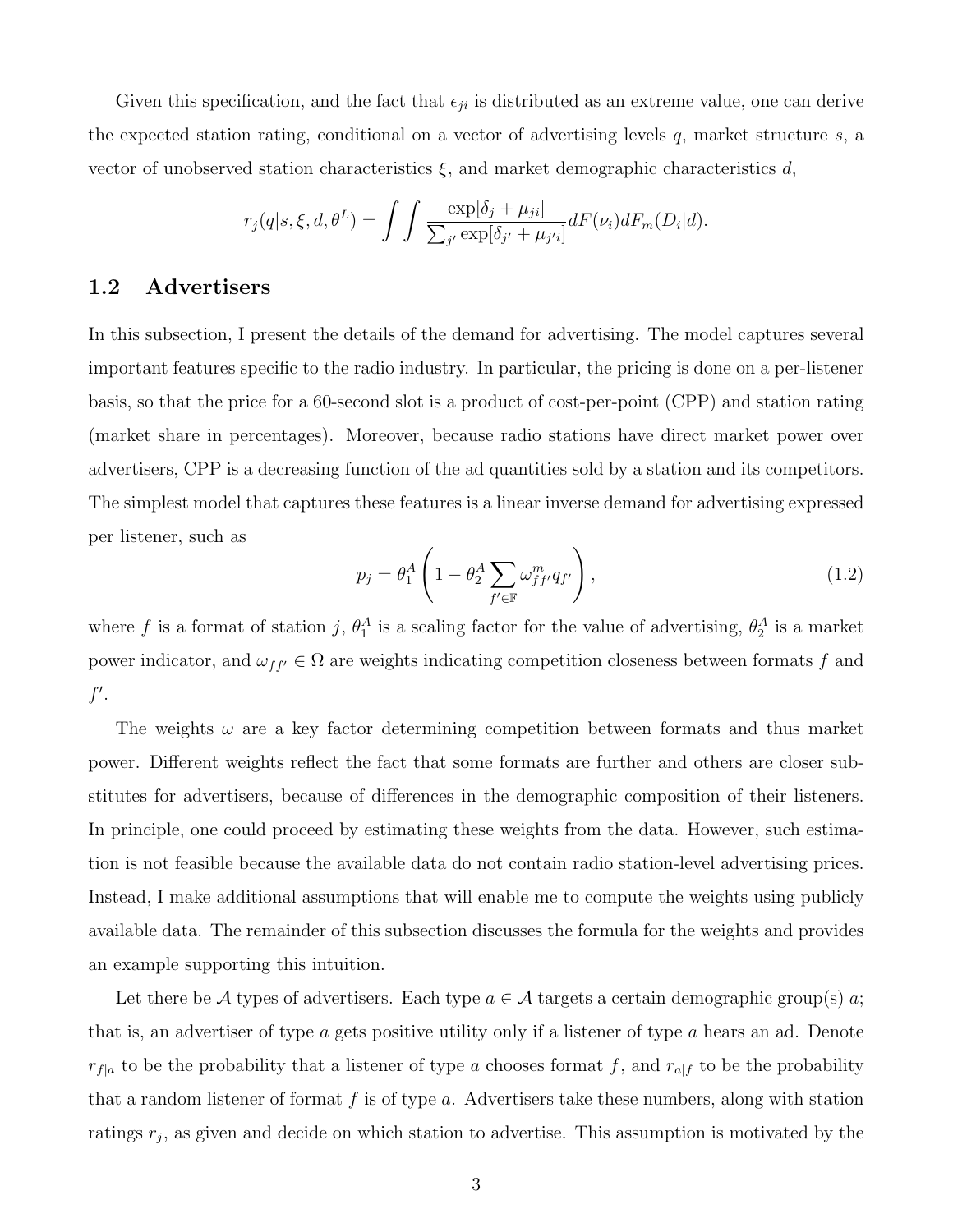fact that about 75% of ads are purchased by small local firms. Such firms' advertising decisions are unlikely to influence prices and station ratings in the short run.

<span id="page-3-0"></span>This decision problem results in an inverse demand for advertising with weights  $\omega_{jj'}$ , which are given by

$$
\omega_{ff'} = \frac{1}{\sum_{a \in \mathcal{A}} r_{a|f}^2} \sum_{a \in \mathcal{A}} r_{a|f} \left( r_{a|f} r_{f'|a} \right). \tag{1.3}
$$

The intuition behind this equation is that the total impact on the per-listener price of an ad in format  $f$  is a weighted average of the impacts on the per-listener value of an ad for different types of advertisers. The weighting uses the conditional probabilities of advertisers' arrivals, which are equal to the conditional probability of listeners' arrivals  $r_{a|f}$ . For each advertiser of type a, the change in value of an ad in format  $f$ , in response to a change in total quantity supplied in format f', is affected by two things: the change is proportional to the probability of correct targeting in format f, given by  $r_{a|f}$ , because advertisers are expected utility maximizers; and it is proportional to the share of advertising purchased by this advertiser in format  $f'$ , given by  $r_{f'|a}$ . Assembling these pieces together and normalizing the weights to sum to 1 gives equation [\(1.3\)](#page-3-0). Extensive discussions with examples of the weights as well as micro foundations for the model can be found in Jeziorski (2013).

In the next section, I will combine demand for programming and advertising to compose the profits of the radio station owners.

# 1.3 Radio station owners

In this subsection. I will describe a profit-maximizing problem for the radio station owners. Given the advertising quantity choices of competing owners  $q_{-k}$ , the profit of radio station owner k is given by

<span id="page-3-1"></span>
$$
\bar{\pi}_{k}(q_{k}|q_{-k},\xi,\theta) = \max_{\{q_{j}:o_{j}=k\}} \sum_{\{j:o_{j}=k\}} r_{j}(q|\xi,\theta^{L}) p_{j} q_{j} - \text{MC}_{j}(q_{j}) =
$$
\n
$$
= \theta_{1}^{A} \max_{\{q_{j}:o_{j}=k\}} \sum_{\{j:o_{j}=k\}} q_{j} r_{j}(q|\xi,\theta^{L}) \left(1 - \theta_{2}^{A} \sum_{f' \in \mathbb{F}} \omega_{ff'}^{m} q_{f'}\right) + \text{C}_{j}(q_{j}|\theta^{A},\theta^{C}),
$$
\n(1.4)

where  $C_j(q_j)$  is the total cost of selling advertising. I assume constant marginal cost and allow for a firm level of unobserved cost heterogeneity  $\eta_j$ ; that is,  $C_j(q_j|\theta^A, \theta^C) = \theta_1^A[\theta^C + \eta_j]q_j$ .

I assume the markets are in a Cournot Nash Equilibrium. The first-order conditions for profit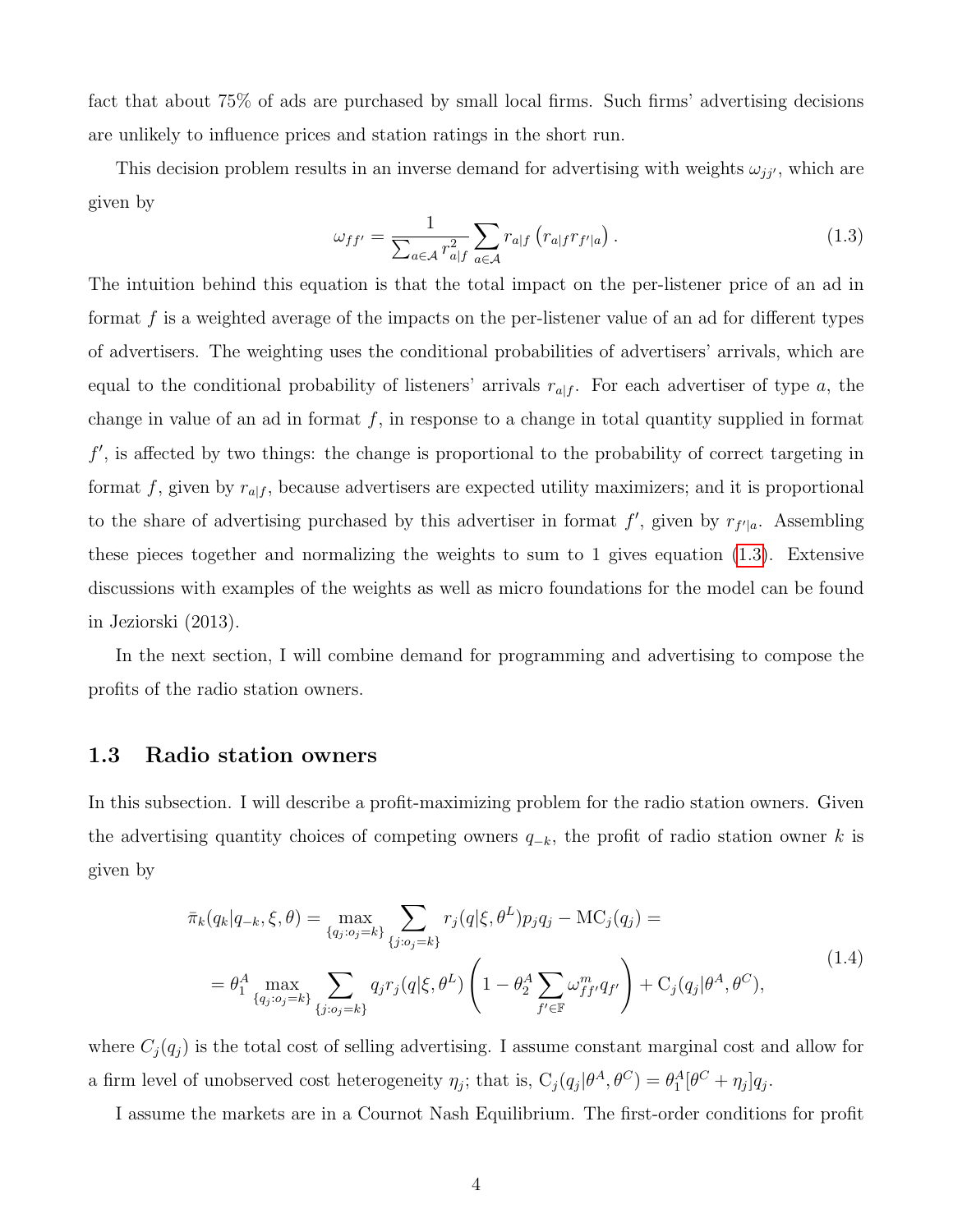optimization become

$$
r_j p_j + \sum_{\{j':o_{j'}=k\}} q_{j'} \left[ \frac{\partial r_{j'}}{\partial q_j} p_{j'} - r_{j'} \theta_2^A \omega_{jj'}^m \right] - \theta^C - \eta_j = 0 \quad \forall k \text{ and } j \in \{j: o_j = k\}. \tag{1.5}
$$

Additionally, I assume station unobserved quality is exogenous but serially correlated. It evolves according to an AR(1) process such that

<span id="page-4-0"></span>
$$
\xi_j^t = \rho \xi_j^{t-1} + \zeta_j^t,\tag{1.6}
$$

where  $\zeta_j^t$  is an exogenous innovation to station quality.

### 1.4 Estimation

I perform estimation of the model in two steps. In the first step, I estimate the demand model that includes parameters of the consumer utility  $\theta^L$  (see equation [\(1.1\)](#page-1-0)) and the unobserved station quality lag parameter  $\rho$  (see equation [\(1.6\)](#page-4-0)). In the second step, I recover parameters of the inverse demand for advertising  $\theta^A$ ,  $w_{jj'}$  (see equation [\(1.2\)](#page-2-0)), and cost parameters  $\theta^C$  (see equation [\(1.4\)](#page-3-1)).

The first stage provides the estimates of demand for radio programming  $\theta^L$ . I perform this estimation using the generalized method of simulated moments. I use two sets of moment conditions. The first set is based on the fact that innovation to a station's unobserved quality  $\xi_j$  has a mean of zero, conditional on the instruments:

$$
E[\xi_{jt} - \rho \xi_{jt-1} | Z_1, \theta^L] = 0.
$$
\n(1.7)

This moment condition follows Berry, Levinsohn, and Pakes (1995) and extends their work by explicitly introducing auto-correlation of  $\xi$ . I use instruments for advertising quantity, because it is likely to be correlated with unobserved station quality. My instruments include: lagged mean and second central moment of competitors' advertising quantity, lagged market HHIs, and lagged number and cumulative market share of other stations in the same format. These instruments are valid under the assumption that  $\xi_t$  follows an AR(1) process and the by fact that the decisions about portfolio selection are made before decisions about advertising.

A second set of moment conditions is based on demographic listenership data. Let  $R_{fc}$  be the national market share of format f among listeners possessing certain demographic characteristics c. The population moment conditions are

$$
\int_{t} \int_{(D_{ic}^{t}, m)} \int_{\nu_{i}} \frac{\exp[\delta_{j}^{mt} + \mu_{ji}^{mt}]}{\sum_{j'} \exp[\delta_{j'}^{mt} + \mu_{ij'}^{mt}]} dF(\nu_{i}) dF_{c}^{t}(D_{ic}^{t}, m) dt = R_{fc},
$$
\n(1.8)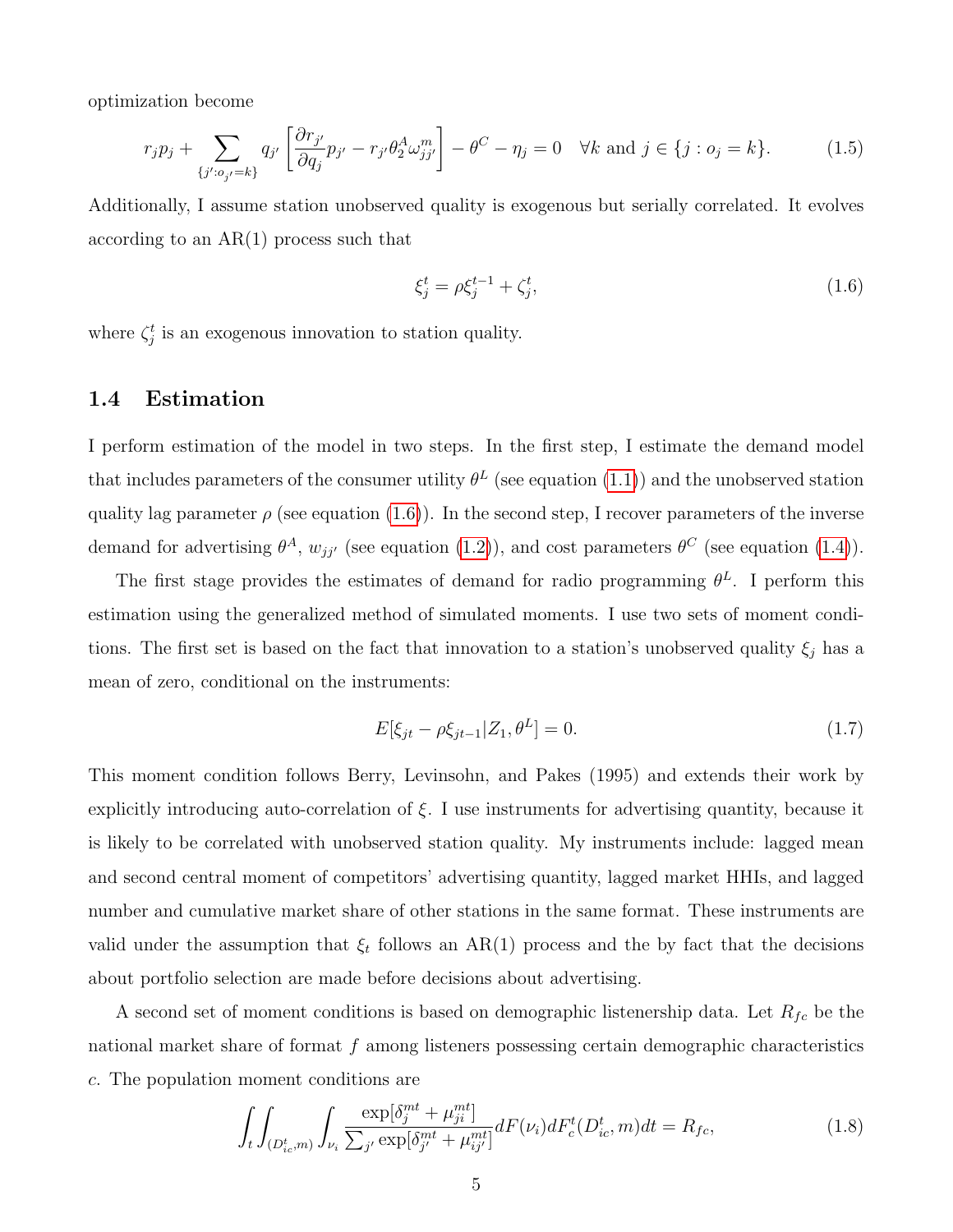where  $F_c^t(D_i, m)$  is a national distribution of people who possess characteristic c at time t. Each person is characterized by the demographic characteristics  $D_i$  and the market m to which they belong.

For each time t and demographic characteristic c, I draw  $\mathcal I$  observation pairs  $(D^t_{ic}, m)$  from the nationally aggregated CPS. Let  $g = (g_1, g_2)$  represent the empirical moments and W be a weighting matrix. I estimate the model by using the constrained optimization procedure:

$$
\min_{\theta^L,\xi,g}g'Wg,
$$

subject to

$$
\hat{r}_{jmt}(q_{mt}|s_{mt}, \xi_{mt}, d_{mt}, \theta^L) = r_{jmt} \quad \forall t, m
$$
\n
$$
\frac{1}{\mathcal{T}\mathcal{I}} \sum_{t} \sum_{(D_{ic}^t, m)} \int_{\nu_i} \frac{\exp[\delta_j^{mt} + \mu_{ji}^{mt}]}{\sum_{j'} \exp[\delta_{j'}^{mt} + \mu_{ij'}^{mt}]} dF(\nu_i) - R_{fc} = g_1 \quad \forall c
$$
\n
$$
\frac{1}{\text{size of } \xi} Z_1(\xi - \rho L \xi) = g_2,
$$
\n(1.9)

where L is a lag operator that converts the vector  $\xi$  into one-period lagged values. If the radio station did not exist in the previous period, the lag operator has a value of zero. Integration with respect to demographics when calculating the first constraint is obtained by drawing from the CPS in the particular market and period. This way of integrating allows us to maintain proper correlations between possessed demographic characteristics. The same is true when obtaining the data set  $D_{ict}$ . When computing the interaction terms  $\mu$  in the second constraint, I draw one vector  $\nu_i$  from the normal distribution for each  $D_{ict}$ .

The second stage of the estimation obtains the competition matrix  $\Omega$  and the parameters of demand for advertising  $\theta^A$ . I perform the estimation separately for every market, thereby allowing for different  $\Omega$  and  $\theta^A$ .

To compute the matrices  $\Omega^m$  for each market. I use the specification laid out in section [1.2.](#page-2-1) The elements of the matrix  $\Omega$  are specified as

$$
\omega_{ff'} = \frac{1}{\sum_{a \in \mathcal{A}} r_{a|f}^2} \sum_{a \in \mathcal{A}} r_{a|f} (r_{a|f} r_{f'|a})
$$

following equation [\(1.3\)](#page-3-0). The  $r_{f|a}$  are advertisers' beliefs about listeners' preferences for formats and are constant across markets. To recognize that advertisers know the demographic composition of each market, I allow for market-specific conditional probabilities of listeners' arrival for each format  $r_{f|a}^m$ . However, I assume the advertisers compute those values by using Radio Today reports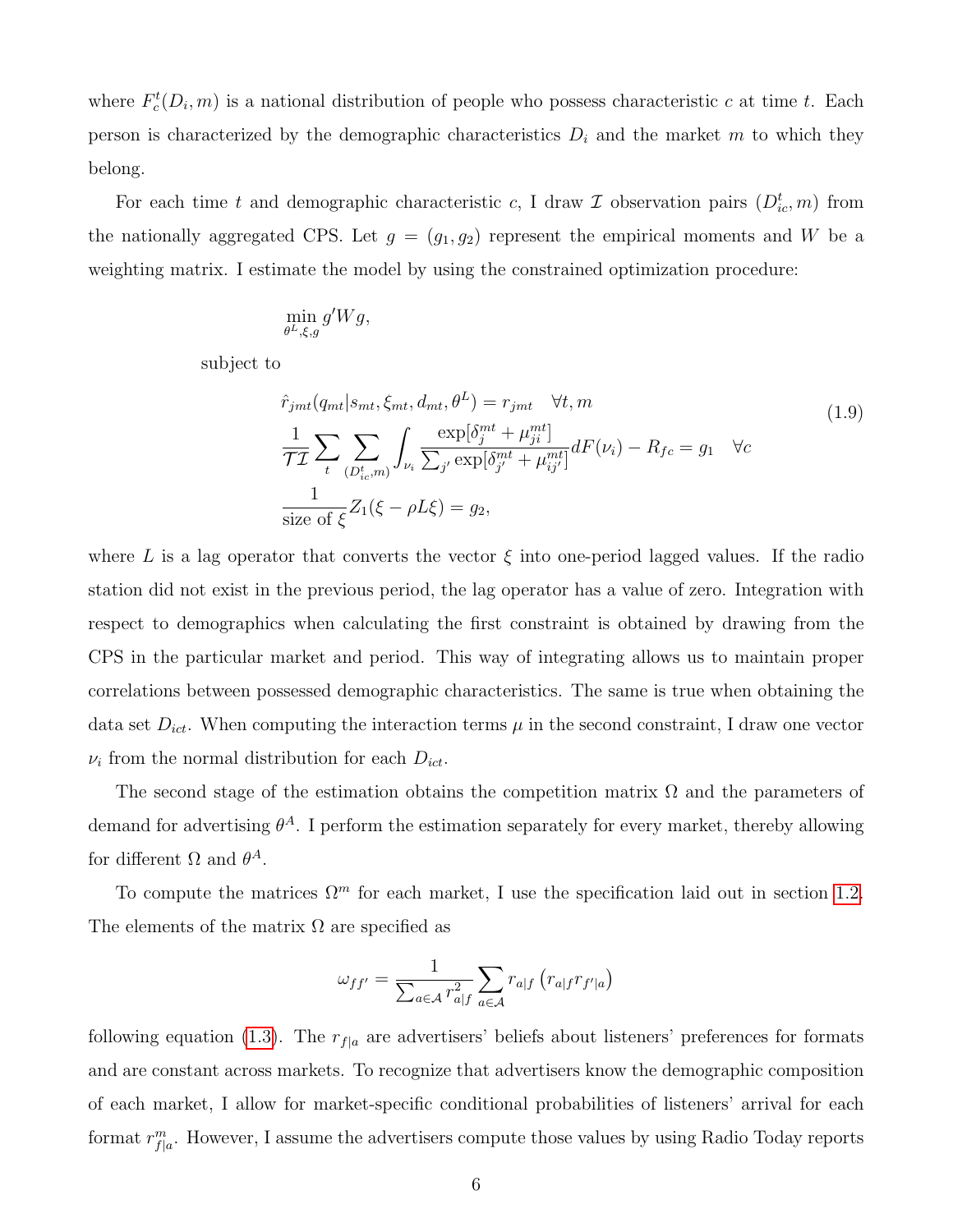and the Current Population Survey. After computing weights, I treat  $\Omega^m$  as exogenous and fixed in all of the following steps.[1](#page-6-0)

After computing matrices  $\Omega$ , I estimate  $\theta^A$ . Using estimates of demand for radio programming  $\theta^L$  from the first stage, I compute ratings for each station conditioned on the counterfactual advertising quantities. I use the set of  $3M$  moment conditions

<span id="page-6-1"></span>
$$
E_m[\eta^m | Z_2, \theta^A, \theta^C] = 0 \quad \forall m \in \mathbf{M},\tag{1.10}
$$

where the integral is taken with respect to time and stations in each market.  $\eta_j^{tm}$  is an unobserved shock to marginal cost defined in equation [\(1.2\)](#page-2-0). The  $Z_2$  are three instruments: a column of ones, the AM/FM dummy, and the number of competitors in the same format. They are uncorrelated with  $\eta^m$  under the IID assumption, but are correlated with the current choice of quantity because they describe the market structure.

I back out  $\eta_j^{tm}$  using FOCs for owner's profit maximization (see equation [\(1.4\)](#page-3-1));

$$
\eta_j^t = r_j^t p_j^t + \sum_{\{j': o_{j'}^{tm} = k\}} q_{j'}^t \left[ \frac{\partial r_{j'}^t}{\partial q_j^t} p_{j'}^t - \theta_{2m}^A r_{j'}^t \omega_{ff'}^m \right] - \theta_m^C \quad \forall t \in \mathbf{T}, k \in \mathbf{K}^{tm}, j \in \{j': o_{j'}^{tm} = k\}, \tag{1.11}
$$

Because the equation does not depend on  $\theta_{1m}^A$ , I can use it to estimate  $\theta_{2m}^A$  and  $\theta_m^C$ . During the estimation, I allow for a different value of marginal cost for each market. I allow for three different values for the slope of inverse demand, depending on the population of the market (up to 500 people, between 500 and 1500, and 1500 or more). Using the estimates of  $\theta^L$  and  $\xi$  from the first stage, I calculate ratings and derivatives of ratings in the equation [\(1.11\)](#page-6-1). Demographic draws are taken from the CPS and are independent of those used in the first stage. Given the estimates of  $\theta_{2m}^A$  and  $\theta^C$ , I can back out  $\theta_{1m}^A$  by equating the observed average revenue in each market with its predicted counterpart.

Next I discuss a variation in the data that identifies parameters  $\theta^A$  and  $\theta^C$ . The intuition for such identification is that estimating equation [1.11](#page-6-1) can be regarded as a linear regression in which  $\theta_m^C$  is an intercept and  $\theta_2^A$  is a coefficient of a variable that is a function of supplied quantity. In this case, the mean deviation of FOCs from zero in each market identifies the intercept  $\theta_m^C$ . The slope parameter  $\theta_2^A$  is identified by the size of the firm's response to changes in quantity supplied by its competitors due to change in the market structure or demographics. Such a response is

<span id="page-6-0"></span><sup>&</sup>lt;sup>1</sup>Such an approach potentially ignores possible variance of the  $\Omega^m$  estimator. The source of this variance might come from the finiteness of the CPS data set and the distribution of Arbitron estimates.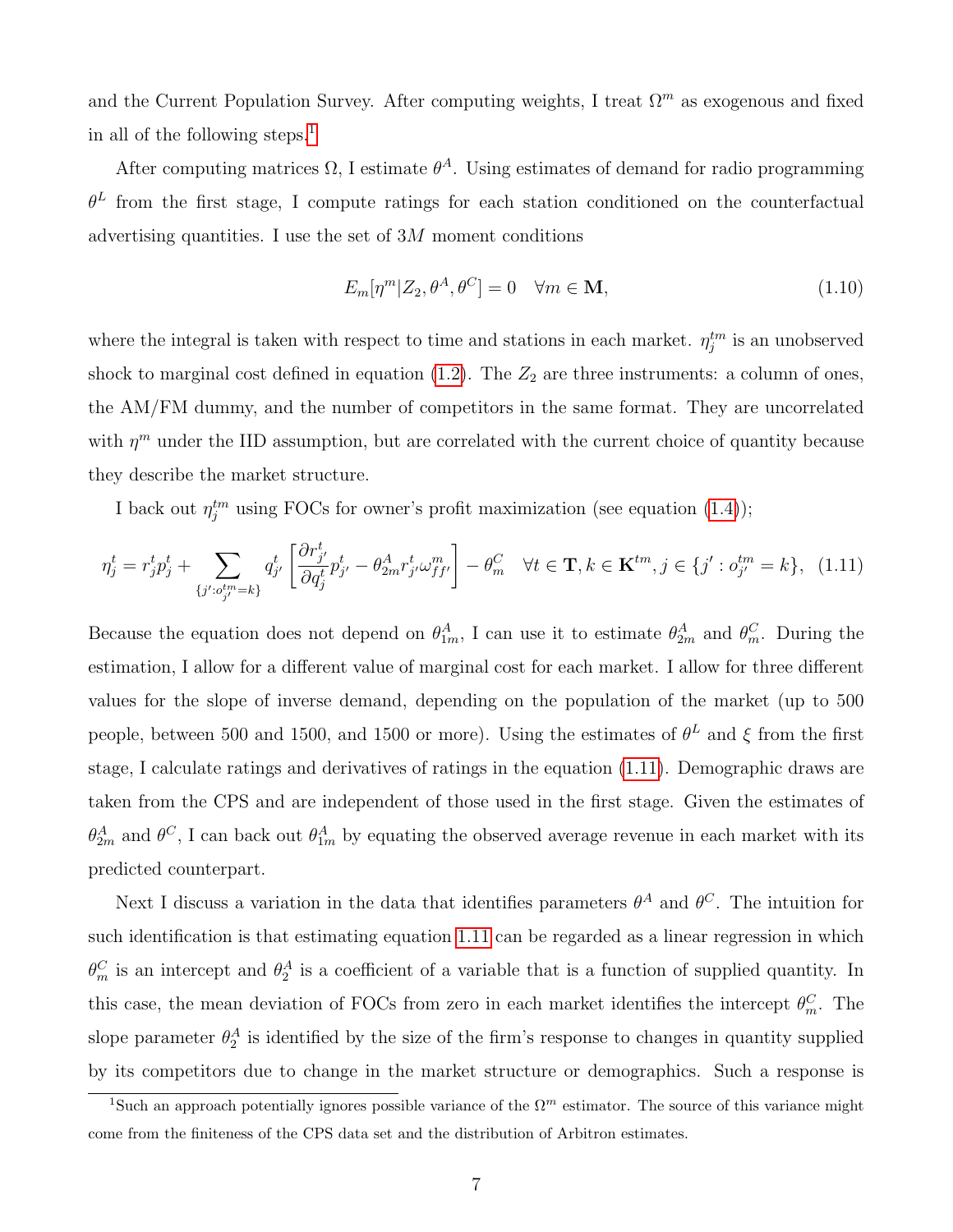composed of listeners' demand feedback and the direct effect of quantity on CPP. Elasticity of listeners' demand, which determines the strength of the feedback, is consistently estimated in the first step. Therefore, one can subtract the feedback effect from the total response observed in the data. As a result, I obtain the strength of the direct effect, which identifies the slope of the CPP,  $\theta_2^A$ . For example, if we look at the response of ad quantity to the merger, the slope of listeners' demand alone predicts large increases in ad quantity. However, in the data, we observe smaller increases or even decreases in the quantity supplied, depending on the market. Those differences are rationalized by a negative value of CPP slope,  $\theta_2^A$ .

### 1.5 Results

This section presents estimates of the structural parameters. The next subsection discusses listeners' demand parameters, followed by results concerning advertisers' demand and market power. The last subsection contains estimates of marginal cost and profit margin (before subtracting fixed cost).

# 1.6 Listeners' demand

Table [1](#page-8-0) contains estimates of demand parameters for radio programming. The estimate of the mean effect of advertising on listeners' utility is negative and statistically significant. This finding is consistent with the belief that radio listeners have a disutility for advertising. Regarding the mean effects of programming formats, the Contemporary Hit Radio format gives the most utility, whereas the News/Talk format gives the least.

The second column of Table [1](#page-8-0) contains variances of random effects for station formats. The higher a format's variance, the more persistent the tastes of that format's listeners. For example, in response to an increased amount of advertising, if the variance of the random effect for that format is high, listeners tend to switch to a station of the same format. The estimates also suggest tastes for the Alternative/Urban format are the most persistent.

Table [2](#page-9-0) contains estimates of interactions between listener characteristics and format dummies. The majority of the parameters are consistent with intuition. For example, younger people are more willing to choose a CHR format, whereas older people go for News/Talk. The negative coefficients on the interaction of the Hispanic format with education and income suggest less educated Hispanic people with lower incomes are more willing to listen to Hispanic stations. For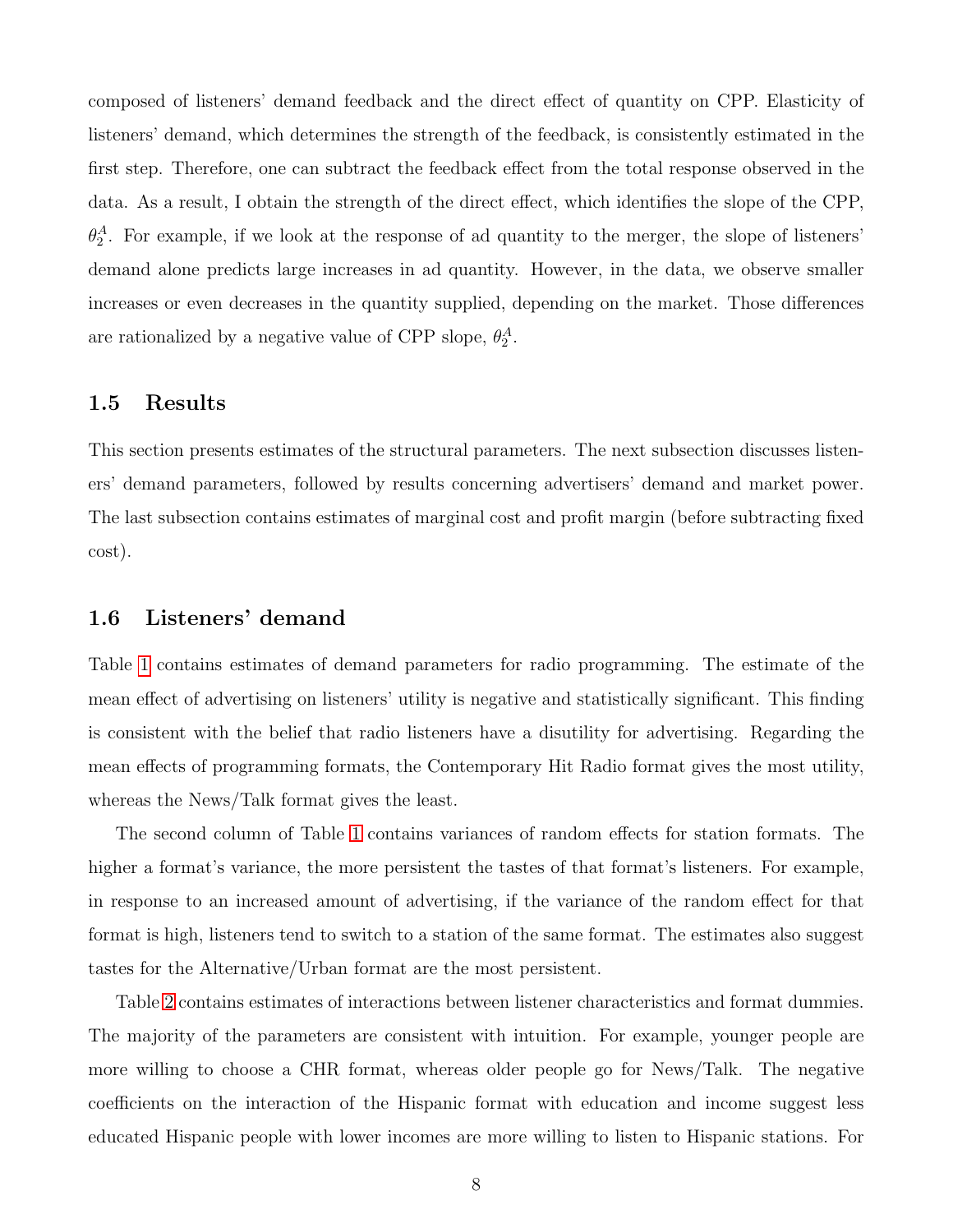<span id="page-8-0"></span>

|             | Mean Effects $(\theta_1^L)$ | Random Effects $(\Sigma_1)$ |
|-------------|-----------------------------|-----------------------------|
| Advertising | $-1.106$<br>(0.002)         | 0.030<br>(0.009)            |
| AM/FM       | 0.861<br>(0.000)            |                             |
| AC,         |                             |                             |
| SmoothJazz, | $-2.431$<br>(0.008)         | 0.043<br>(0.004)            |
| and New AC  |                             |                             |
| Rock        | $-1.559$                    | 0.004                       |
|             | (0.140)                     | (0.020)                     |
| <b>CHR</b>  | $-0.179$                    | 0.009                       |
|             | (0.025)                     | (0.006)                     |
| Alternative | $-2.339$                    | 0.348                       |
| Urban       | (0.026)                     | (0.008)                     |
| News/Talk   | $-4.678$                    | 0.024                       |
|             | (0.010)                     | (0.002)                     |
| Country     | $-2.301$                    | 0.011                       |
|             | (0.006)                     | (0.003)                     |
| Spanish     | $-1.619$                    | 0.011                       |
|             | (0.004)                     | (0.001)                     |
| Other       | $-4.657$                    | 0.005                       |
|             | (0.004)                     | (0.002)                     |
| $\rho$      | 0.568                       |                             |
|             | (0.091)                     |                             |

Table 1: Estimates of mean and random effects of demand for radio programming.

Blacks, I find a disutility for Country, Rock, and Hispanic, and a high utility for Urban. This finding is consistent with the fact that Urban radio stations play mostly rap, hip-hop, and soul music performed by Black artists.

# 1.7 Advertisers' demand

Tables [5](#page-12-0) presents the weights for selected markets representing large, medium, and small listener populations. They were computed using the 1999 edition of Radio Today publication and Common Population Survey aggregated from 1996 to 2006. I also compute a total impact coefficient that is the sum of all the columns of the table for each format. Not surprisingly, general interest formats such as AC and News/Talk have the biggest impact on the price of advertising, whereas the Spanish format has the smallest. The values on the diagonals of the matrices represent the formats' own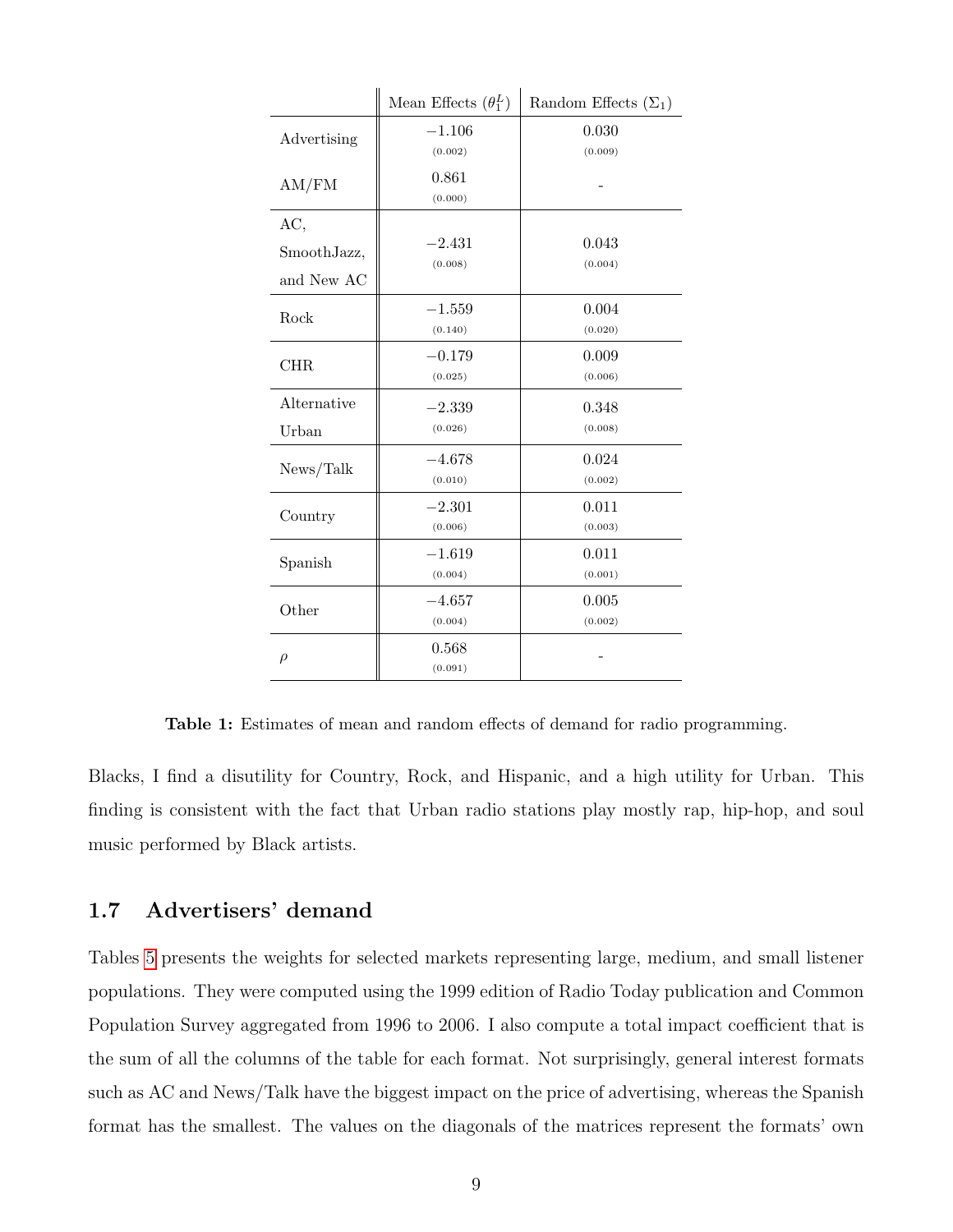<span id="page-9-0"></span>

|             |                     |                     | Demographics characteristics $(\Pi)$ |                     |                     |                     |
|-------------|---------------------|---------------------|--------------------------------------|---------------------|---------------------|---------------------|
|             | Age                 | <b>Sex</b>          | Education                            | Income              | Black               | Spanish             |
| AC,         |                     |                     |                                      |                     |                     |                     |
| SmoothJazz, | $-0.171$<br>(0.001) | $-0.341$<br>(0.064) | 0.602<br>(0.013)                     | $-0.024$<br>(0.003) | 0.121<br>(0.012)    | $-1.014$<br>(0.008) |
| and New AC  |                     |                     |                                      |                     |                     |                     |
| Rock        | $-0.645$<br>(0.072) | 0.399<br>(0.031)    | 0.861<br>(0.006)                     | $-0.147$<br>(0.045) | $-1.359$<br>(0.007) | $-1.643$<br>(0.003) |
|             |                     |                     |                                      |                     |                     |                     |
| CHR.        | $-2.541$<br>(0.015) | 0.477<br>(0.080)    | 1.772<br>(0.006)                     | $-0.291$<br>(0.005) | 1.946<br>(0.015)    | 0.463<br>(0.001)    |
| Alternative | $-0.817$            | 1.350               | 0.583                                | $-0.141$            | 3.152               | 0.267               |
| Urban       | (0.008)             | (0.018)             | (0.025)                              | (0.002)             | (0.005)             | (0.027)             |
| News/Talk   | 0.329               | 1.228               | 0.237                                | 0.093               | $-0.321$            | $-1.649$            |
|             | (0.002)             | (0.012)             | (0.009)                              | (0.005)             | (0.001)             | (0.005)             |
| Country     | 0.062               | $-0.149$            | 0.133                                | $-0.125$            | $-1.548$            | $-1.717$            |
|             | (0.004)             | (0.022)             | (0.004)                              | (0.003)             | (0.009)             | (0.002)             |
| Spanish     | $-0.024$            | $-0.908$            | $-0.328$                             | $-1.140$            | $-2.560$            | 0.797               |
|             | (0.013)             | (0.012)             | (0.018)                              | (0.002)             | (0.004)             | (0.003)             |
| Other       | 0.263<br>(0.373)    | 0.624<br>(0.003)    | 0.338<br>(0.006)                     | $-0.031$<br>(0.063) | 0.498<br>(0.001)    | 0.238<br>(0.002)    |

Table 2: Interaction terms between listeners' demographics and taste for radio programming.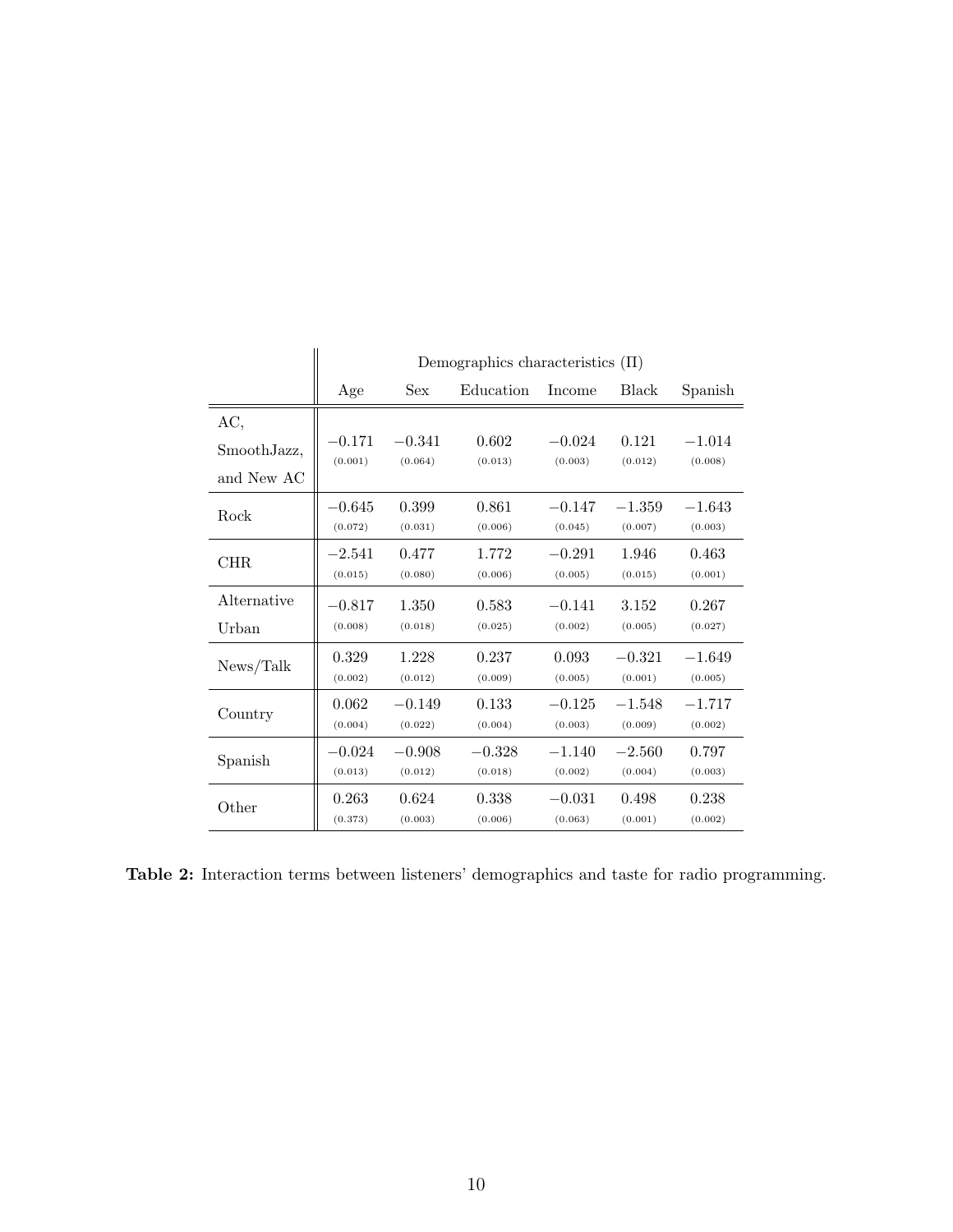<span id="page-10-0"></span>

|                      | Market population   less than $.5m$   between $.5m$ and $1.5m$   more than $1.5m$ |             |
|----------------------|-----------------------------------------------------------------------------------|-------------|
| $\perp$ 1.34 (0.046) | 0.35(0.026)                                                                       | 0.00(0.008) |

**Table 3:** Slope of the inverse demand for ads  $\theta_2^A$ , by market size.

effect of the quantity of advertising supplied on per-listener price. They are usually bigger than the off-diagonal values, which suggests ad quantity in the same format is a primary driver of a per-listener price. In line with intuition, the formats with the most demographically homogenous listener pools, Urban/Alternative and Spanish, have the highest values of own effects. On the other hand, general interest formats, such as CHR and Rock, are characterized by the smallest values of the own effect, measuring the fact that their target listener population is more dispersed across other formats. For cross effects, note that News/Talk is close to AC, and Urban is close to CHR. This finding can be explained, for example, by the age of the listeners. The formats appeal to an older population in the former case and to a younger population in the latter case.

Table [3](#page-10-0) presents estimates of the slope of inverse demand. In markets with less than 0.5m people, radio stations have considerable control over per-listener price. However, such control drops significantly in markets with 0.5m to 2m people, and it disappears completely in markets with more than 2m people, making radio stations essentially price takers.

# 1.8 Supply

Table [4](#page-11-0) presents the marginal costs of selling advertising minutes. The values of this cost range from \$356 per minute of advertising sold in Los Angeles, CA, to \$11 in Ft. Myers, FL. The variation in market population can explain 66% of the variation in marginal cost. A population increase of 1,000 translates to about a 2-cent increase in marginal cost (with t-stat equal to 12). The high correlation between population and marginal costs can be explained by the fact that revenues per minute of advertising are an increasing function of total market population.

From the revenues and marginal cost estimates, I can calculate variable profit margins, presented in the last column of Table [4.](#page-11-0) They range from 92% in Shreveport, LA, to 15% in Honolulu, HI, and Reno, NV. The marginal effect of an extra minute per day of broadcasted advertising translates into 0.6% extra profit margin.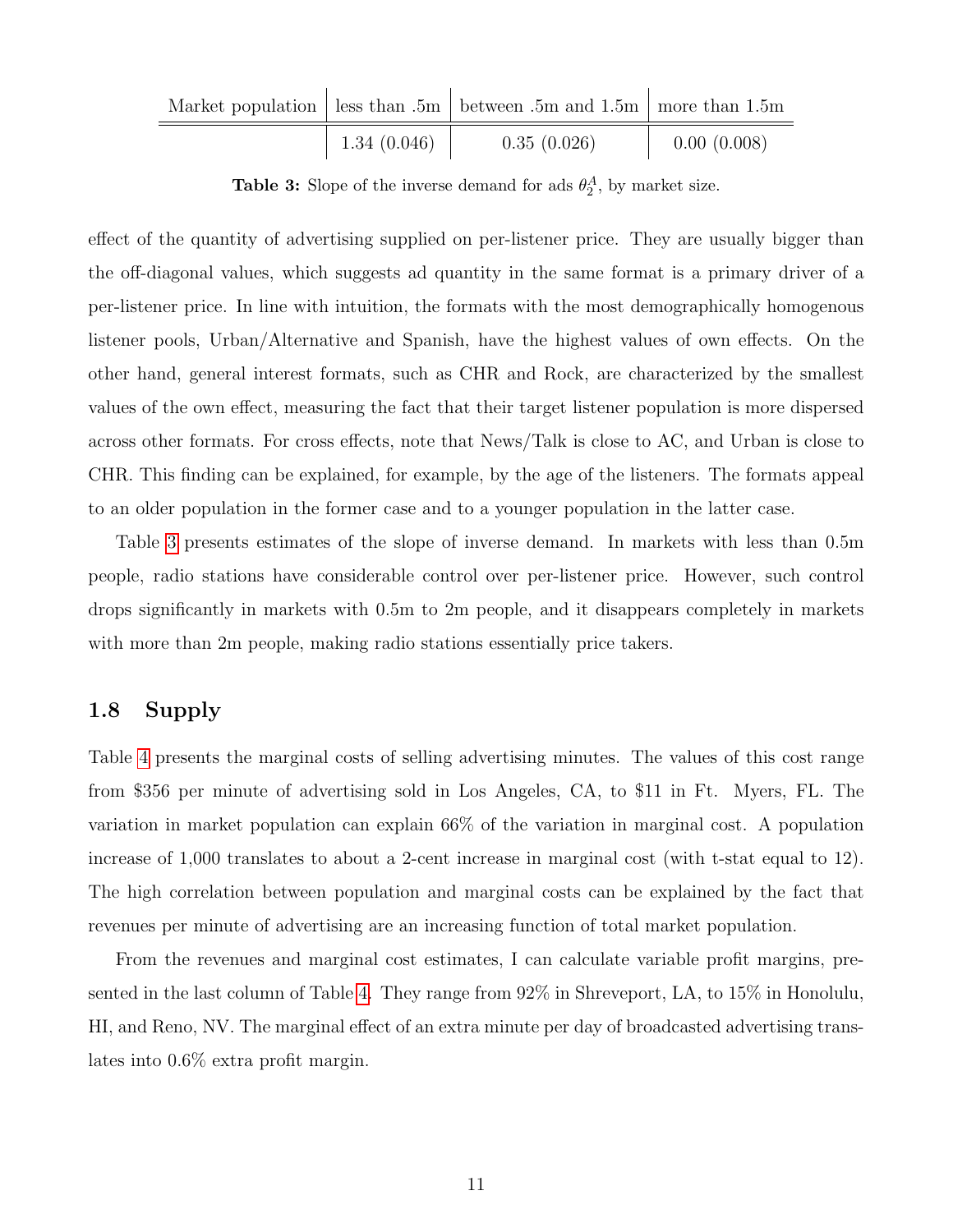<span id="page-11-0"></span>

| Market                    | Population (mil) | Marginal                  | Profit | Market                            | Population | Marginal    | Profit |
|---------------------------|------------------|---------------------------|--------|-----------------------------------|------------|-------------|--------|
|                           |                  | $cost$ ( $$ per-minute$ ) | margin |                                   |            | cost        | margin |
| Los Angeles, CA           | 13,155           | 356.4(5.15)               | 30%    | Tulsa, OK                         | 856        | 72.8(2.13)  | 21%    |
| Chicago, IL               | 9,341            | 180.0(2.70)               | 34%    | Knoxville, TN                     | 785        | 54.3(1.99)  | 27%    |
| Dallas-Ft. Worth, TX      | 5,847            | 198.6(5.60)               | 28%    | Albuquerque, NM                   | 740        | 27.4(1.04)  | 36%    |
| Houston-Galveston, TX     | 5,279            | 199.7 (4.20)              | 28%    | Ft. Myers-Naples-Marco Island, FL | 737        | 11.3(0.94)  | 57%    |
| Atlanta, GA               | 4,710            | 95.4 (3.37)               | 43%    | Omaha-Council Bluffs, NE-IA       | 728        | 48.0(0.91)  | 28%    |
| Boston, MA                | 4,532            | 172.2 (3.68)              | 33%    | Harrisburg-Lebanon-Carlisle, PA   | 649        | 29.7(1.44)  | 42%    |
| Miami-Ft, FL              | 4,174            | 134.3 (3.70)              | 28%    | El Paso, TX                       | 619        | 41.8(4.12)  | 20%    |
| Seattle-Tacoma, WA        | 3,776            | 128.7(2.21)               | 29%    | Quad Cities, IA-IL                | 618        | 51.3(1.30)  | 23%    |
| Phoenix, AZ               | 3,638            | 63.7 (1.84)               | 39%    | Wichita, KS                       | 598        | 38.9(0.85)  | 25%    |
| Minneapolis-St. Paul, MN  | 3,155            | 160.8(4.66)               | 26%    | Little Rock, AR                   | 577        | 45.2(1.64)  | 26%    |
| St. Louis, MO             | 2,689            | 190.6(5.38)               | 18%    | Columbia, SC                      | 577        | 60.0(2.10)  | 23%    |
| Tampa-St, FL              | 2,649            | 102.7(2.09)               | 26%    | Charleston, SC                    | 569        | 59.6 (1.74) | 19%    |
| Denver-Boulder, CO        | 2,604            | 99.9 (1.40)               | 32%    | Des Moines, IA                    | 564        | 21.3(0.92)  | 40%    |
| Portland, OR              | 2,352            | 48.6 $(1.35)$             | 41%    | Spokane, WA                       | 540        | 24.5(0.63)  | 28%    |
| Cleveland, OH             | 2,134            | 170.6(3.34)               | 24%    | Madison, WI                       | 520        | 93.6(3.02)  | 22%    |
| Charlotte, NC-SC          | 2,127            | 67.1 (1.96)               | 38%    | Augusta, GA                       | 510        | 30.9(0.60)  | 24%    |
| Sacramento, CA            | 2,100            | 47.6(1.30)                | 42%    | Ft. Wayne, IN                     | 509        | 37.8(1.35)  | 27%    |
| Salt Lake City, UT        | 1,924            | 58.1(1.19)                | 26%    | Lexington-Fayette, KY             | 495        | 36.8(1.59)  | 35%    |
| San Antonio, TX           | 1,900            | 75.0(2.27)                | 24%    | Chattanooga, TN                   | 471        | 41.5(2.53)  | 29%    |
| Kansas City, MO-KS        | 1,871            | 152.5(2.87)               | $19\%$ | Boise, ID                         | 469        | 46.2(3.73)  | 30%    |
| Las Vegas, NV             | 1,752            | 47.7 (1.49)               | 32%    | Jackson, MS                       | 453        | 18.6(2.03)  | 59%    |
| Milwaukee-Racine, WI      | 1,713            | 74.6 (1.27)               | 25%    | Eugene-Springfield, OR            | 439        | 27.4 (1.29) | 31%    |
| Orlando, FL               | 1,686            | 42.4 (1.77)               | 41%    | Reno, NV                          | 400        | 99.7(1.64)  | 15%    |
| Columbus, OH              | 1,685            | 70.2(1.53)                | $30\%$ | Shreveport, LA                    | 359        | 19.8(4.25)  | 92%    |
| Indianapolis, IN          | 1,602            | 86.8 (2.32)               | 26%    | Fayetteville, NC                  | 337        | 38.1(2.48)  | 46%    |
| Norfolk, VA               | 1,583            | 196.8 (4.64)              | 17%    | Springfield, MA                   | 336        | 20.8(0.87)  | 55%    |
| Nashville, TN             | 1,342            | 40.5(1.84)                | 38%    | Macon, GA                         | 276        | 34.4 (2.29) | 26%    |
| Greensboro-Winston, NC    | 1,329            | 53.5(2.34)                | 32%    | Binghamton, NY                    | 255        | 37.5(1.51)  | 27%    |
| New Orleans, LA           | 1,294            | 91.2(2.44)                | 24%    | Lubbock, TX                       | 248        | 57.7(1.98)  | 18%    |
| Memphis, TN               | 1,278            | 53.2 (1.82)               | 30%    | Odessa-Midland, TX                | 231        | 21.4(0.99)  | 27%    |
| Jacksonville, FL          | 1,271            | 66.1 (1.64)               | 29%    | Fargo-Moorhead, ND-MN             | 200        | 48.6(2.42)  | 25%    |
| Oklahoma City, OK         | 1,268            | 75.6 (1.35)               | 25%    | Medford-Ashland, OR               | 184        | 27.7(0.90)  | 28%    |
| Buffalo-Niagara Falls, NY | 1,150            | 141.5(3.63)               | 19%    | Duluth-Superior, MN-WI            | 159        | 43.3(0.79)  | $20\%$ |
| Louisville, KY            | 1,100            | 92.9(2.36)                | 21%    | Parkersburg-Marietta, WV-OH       | 157        | 31.7(1.41)  | 21%    |
| Richmond, VA              | 1,066            | 55.3(1.47)                | 28%    | Abilene, TX                       | 149        | 23.0(1.14)  | 26%    |
| Birmingham, AL            | 1,030            | 85.8 (2.50)               | 24%    | Eau Claire, WI                    | 149        | 31.6(2.77)  | 28%    |
| Honolulu, HI              | 938              | 78.2 (2.39)               | 15%    | Williamsport, PA                  | 130        | 31.0(1.13)  | 23%    |
| Albany, NY                | 909              | 113.9(3.18)               | 16%    | Monroe, LA                        | 124        | 14.2(1.49)  | 64%    |
| Grand Junction, CO        | 902              | 24.5(0.67)                | 24%    | Sioux City, IA                    | 118        | 26.1(0.96)  | 24%    |
| Tucson, AZ                | 870              | 41.1(0.93)                | 27%    | San Angelo, TX                    | 104        | 26.4(1.36)  | 16%    |
| Grand Rapids, MI          | 864              | 37.9 (0.79)               | 38%    | Bismarck, ND                      | 99         | 32.8(1.65)  | 22%    |

Table 4: Estimated marginal cost (in dollars per minute of broadcasted advertising) and profit margins (before subtracting the fixed cost) for<sup>a</sup> chosen set of markets.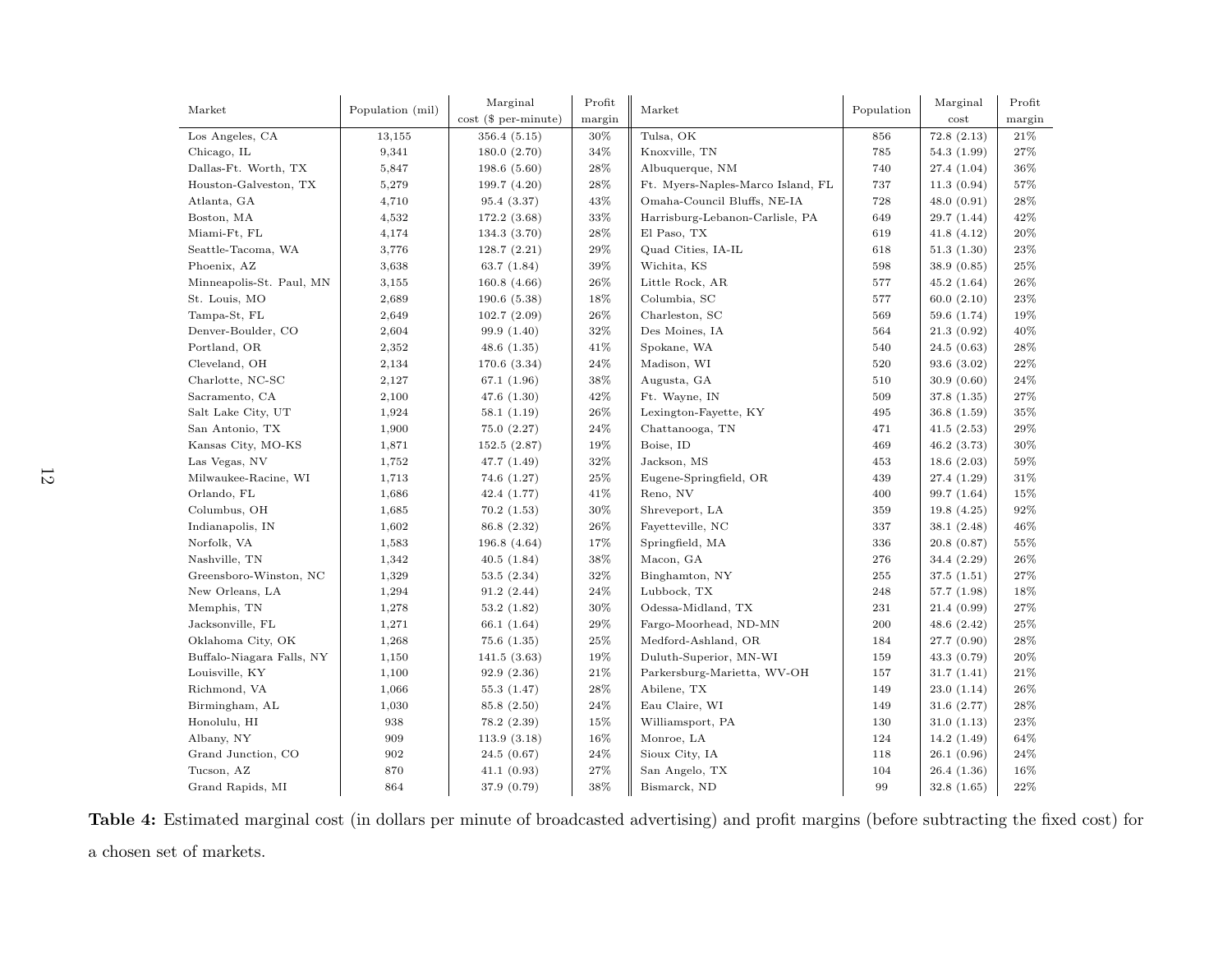<span id="page-12-0"></span>

|                            | AC<br>Smooth.Jazz<br>New AC | Rock | <b>CHR</b> | $\overline{\phantom{0}}$<br>Alternative<br>Urban | News/Talk | Country | Spanish | Other |
|----------------------------|-----------------------------|------|------------|--------------------------------------------------|-----------|---------|---------|-------|
| AC<br>SmoothJazz<br>New AC | 0.22                        | 0.10 | 0.11       | 0.09                                             | 0.17      | 0.14    | 0.00    | 0.17  |
| Rock                       | 0.15                        | 0.21 | 0.12       | 0.09                                             | 0.16      | 0.13    | 0.01    | 0.12  |
| <b>CHR</b>                 | 0.18                        | 0.12 | 0.16       | 0.16                                             | 0.10      | 0.13    | 0.03    | 0.13  |
| Alternative<br>Urban       | 0.11                        | 0.05 | 0.17       | 0.44                                             | 0.06      | 0.05    | 0.00    | 0.12  |
| News/Talk                  | 0.17                        | 0.10 | 0.05       | 0.05                                             | 0.30      | 0.13    | 0.00    | 0.21  |
| Country                    | 0.16                        | 0.10 | 0.09       | 0.07                                             | 0.15      | 0.22    | 0.01    | 0.21  |
| Spanish                    | 0.03                        | 0.04 | 0.11       | 0.02                                             | 0.01      | 0.03    | 0.72    | 0.04  |
| Other                      | 0.18                        | 0.07 | 0.06       | 0.08                                             | 0.20      | 0.17    | 0.00    | 0.23  |
| Total impact               | 1.20                        | 0.79 | 0.87       | 0.99                                             | 1.15      | 1.00    | 0.77    | 1.23  |

Los Angeles, CA

### Atlanta, GA

| Atlalita, GA               |                            |      |            |                      |           |         |         |       |  |
|----------------------------|----------------------------|------|------------|----------------------|-----------|---------|---------|-------|--|
|                            | AC<br>SmoothJazz<br>New AC | Rock | <b>CHR</b> | Alternative<br>Urban | News/Talk | Country | Spanish | Other |  |
| AC<br>SmoothJazz<br>New AC | 0.20                       | 0.10 | 0.12       | 0.09                 | 0.14      | 0.18    | 0.00    | 0.18  |  |
| Rock                       | 0.14                       | 0.21 | 0.13       | 0.10                 | 0.12      | 0.17    | 0.01    | 0.13  |  |
| <b>CHR</b>                 | 0.17                       | 0.13 | 0.17       | 0.14                 | 0.09      | 0.17    | 0.01    | 0.13  |  |
| Alternative<br>Urban       | 0.11                       | 0.06 | 0.16       | 0.40                 | 0.06      | 0.08    | 0.00    | 0.13  |  |
| News/Talk                  | 0.16                       | 0.10 | 0.05       | 0.05                 | 0.25      | 0.17    | 0.00    | 0.22  |  |
| Country                    | 0.15                       | 0.09 | 0.08       | 0.06                 | 0.13      | 0.26    | 0.01    | 0.22  |  |
| Spanish                    | 0.04                       | 0.04 | 0.12       | 0.02                 | 0.01      | 0.03    | 0.71    | 0.03  |  |
| Other                      | 0.16                       | 0.07 | 0.06       | 0.07                 | 0.16      | 0.23    | 0.01    | 0.25  |  |
| Total impact               | 1.11                       | 0.78 | 0.88       | 0.94                 | 0.95      | 1.31    | 0.75    | 1.29  |  |

| TITIOVATITIO, TTA          |                            |      |            |                      |           |         |         |       |  |  |
|----------------------------|----------------------------|------|------------|----------------------|-----------|---------|---------|-------|--|--|
|                            | AC<br>SmoothJazz<br>New AC | Rock | <b>CHR</b> | Alternative<br>Urban | News/Talk | Country | Spanish | Other |  |  |
| AC<br>SmoothJazz<br>New AC | 0.20                       | 0.11 | 0.16       | 0.11                 | 0.10      | 0.16    | 0.01    | 0.16  |  |  |
| Rock                       | 0.13                       | 0.21 | 0.14       | 0.11                 | 0.10      | 0.18    | 0.01    | 0.12  |  |  |
| <b>CHR</b>                 | 0.16                       | 0.12 | 0.18       | 0.14                 | 0.08      | 0.17    | 0.02    | 0.13  |  |  |
| Alternative<br>Urban       | 0.12                       | 0.06 | 0.16       | 0.38                 | 0.06      | 0.08    | 0.00    | 0.13  |  |  |
| News/Talk                  | 0.16                       | 0.13 | 0.10       | 0.09                 | 0.17      | 0.16    | 0.01    | 0.18  |  |  |
| Country                    | 0.15                       | 0.13 | 0.14       | 0.10                 | 0.09      | 0.22    | 0.01    | 0.16  |  |  |
| Spanish                    | 0.05                       | 0.05 | 0.11       | 0.02                 | 0.02      | 0.04    | 0.66    | 0.05  |  |  |
| Other                      | 0.17                       | 0.09 | 0.11       | 0.12                 | 0.12      | 0.18    | 0.01    | 0.21  |  |  |
| Total impact               | 1.12                       | 0.90 | 1.11       | 1.05                 | 0.74      | 1.21    | 0.72    | 1.14  |  |  |

### Knoxville, TN

Table 5: Product closeness matrices for chosen markets.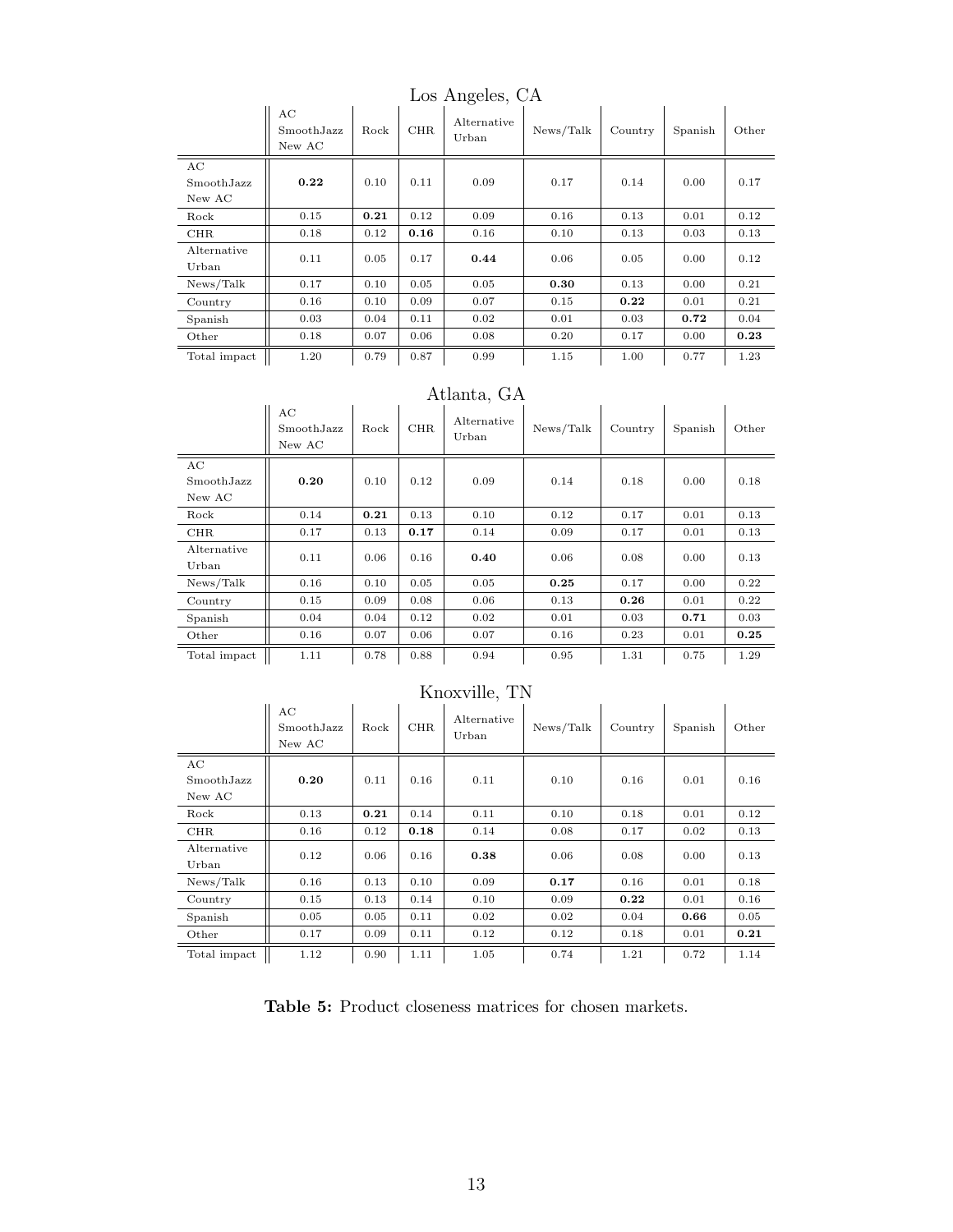# 2 First-stage estimates not reported in the paper

|             | AC          | Rock        | CHR         | Urban<br>Alt. | <b>News</b><br>Talk | Country     | Spanish     | Other       |
|-------------|-------------|-------------|-------------|---------------|---------------------|-------------|-------------|-------------|
| Own         | $-12.27***$ | $-5.02**$   | $-10.21**$  | $-7.35***$    | $-10.32***$         | $-8.25***$  | $-68.00***$ | $-22.65***$ |
| AC          | (2.56)      | (2.42)      | (4.05)      | (3.77)        | (2.31)              | (2.38)      | (11.81)     | (2.50)      |
| Own         | $-6.55***$  | $-2.06$     | $-14.09***$ | $-8.01**$     | $-6.22***$          | $-8.01***$  | $-44.14***$ | $-10.60***$ |
| Rock        | (2.41)      | (2.71)      | (4.73)      | (3.94)        | (2.24)              | (2.71)      | (9.80)      | (2.29)      |
| Own         | $-6.99*$    | $-3.68$     | $-17.26**$  | $-5.87$       | $-3.33$             | $-10.99**$  | $-37.20***$ | $-19.95***$ |
| <b>CHR</b>  | (3.69)      | (4.13)      | (7.69)      | (6.37)        | (3.50)              | (4.44)      | (10.73)     | (3.92)      |
| Own         | $-10.74***$ | $-10.66***$ | $-6.82$     | $-1.90$       | $-18.33***$         | $-16.01***$ | $-76.93***$ | $-18.90***$ |
| Urban/Alt.  | (3.13)      | (3.51)      | (5.11)      | (3.54)        | (3.39)              | (3.57)      | (15.18)     | (2.71)      |
| Own         | $-6.01***$  | $-6.23**$   | $-1.11$     | $-18.35***$   | $-9.08***$          | $-7.19***$  | $-61.68***$ | $-19.62***$ |
| News/Talk   | (2.20)      | (2.54)      | (3.62)      | (4.00)        | (2.47)              | (2.38)      | (8.30)      | (2.38)      |
| Own         | $-3.80*$    | $-5.82**$   | $-3.98$     | $-19.13***$   | $-13.45***$         | $-10.75***$ | $-48.98***$ | $-17.46***$ |
| Country     | (2.27)      | (2.53)      | (3.80)      | (4.49)        | (2.59)              | (2.74)      | (9.09)      | (2.42)      |
| Own         | $-17.65***$ | $-24.90***$ | $-20.49**$  | $-29.21***$   | $-38.96***$         | $-33.17***$ | $-13.93***$ | $-43.45***$ |
| Spanish     | (4.44)      | (6.64)      | (8.03)      | (7.63)        | (6.20)              | (6.42)      | (3.38)      | (5.47)      |
| Own         | $-19.62***$ | $-16.19***$ | $-15.03***$ | $-27.03***$   | $-19.23***$         | $-18.30***$ | $-57.41***$ | $-23.55***$ |
| Other       | (2.45)      | (2.71)      | (3.97)      | (3.83)        | (2.37)              | (2.56)      | (6.50)      | (2.25)      |
| Top 2 comp. | $3.37***$   | $-4.22**$   | $-2.35$     | $-0.97$       | $-0.12$             | $2.40*$     | $7.03***$   | 0.04        |
| AС          | (1.26)      | (1.69)      | (2.40)      | (2.22)        | (1.38)              | (1.44)      | (2.39)      | (1.18)      |
| Top 2 comp. | 0.19        | $-1.25$     | $-1.54$     | $-1.19$       | $-2.49$             | 1.01        | $-1.91$     | 1.20        |
| Rock        | (1.54)      | (1.72)      | (2.59)      | (2.56)        | (1.62)              | (1.65)      | (2.59)      | (1.38)      |
| Top 2 comp. | 0.62        | 3.15        | $-1.01$     | 2.33          | $-2.52$             | $4.25***$   | 1.25        | 0.52        |
| <b>CHR</b>  | (1.85)      | (2.29)      | (2.81)      | (3.02)        | (1.94)              | (2.14)      | (3.40)      | (1.58)      |
| Top 2 comp. | $-1.17$     | $-2.94$     | $-8.21**$   | $-3.94*$      | $-3.00$             | $-1.60$     | 1.87        | $-2.67*$    |
| Urban/Alt.  | (1.93)      | (2.29)      | (3.78)      | (2.33)        | (1.92)              | (2.07)      | (3.11)      | (1.53)      |
| Top 2 comp. | $-2.35*$    | $2.53*$     | 0.15        | 0.94          | $3.05***$           | 0.17        | $-5.60**$   | $2.05*$     |
| News/Talk   | (1.33)      | (1.54)      | (2.34)      | (1.95)        | (1.31)              | (1.41)      | (2.35)      | (1.17)      |
| Top 2 comp. | $2.41*$     | $-0.78$     | 1.11        | $-0.69$       | $4.89***$           | 1.54        | $11.84***$  | 0.88        |
| Country     | (1.36)      | (1.58)      | (2.21)      | (2.31)        | (1.30)              | (1.37)      | (2.49)      | (1.18)      |
| Top 2 comp. | 3.09        | 2.07        | $-11.44*$   | 0.45          | $4.55***$           | $-4.25$     | 2.53        | 0.65        |
| Spanish     | (2.68)      | (3.52)      | (6.33)      | (4.04)        | (2.30)              | (3.58)      | (2.28)      | (2.31)      |
| Top 2 comp. | $-1.30$     | $2.64*$     | 2.36        | 2.17          | $-1.35$             | $-0.58$     | $5.23***$   | $5.15***$   |
| Other       | (1.34)      | (1.53)      | (2.24)      | (1.97)        | (1.35)              | (1.45)      | (2.47)      | (1.03)      |

Standard errors (corrected for sequential estimation) in parentheses

\*\*\* p<0.01, \*\* p<0.05, \* p<0.1

Table 6: Estimates of acquisition strategy: impact of portfolios of the player and top 2 competitors on an acquisition decision in a particular format. The portfolio variables are measured as the number of owned stations of the particular format divided by the total number of stations in the market.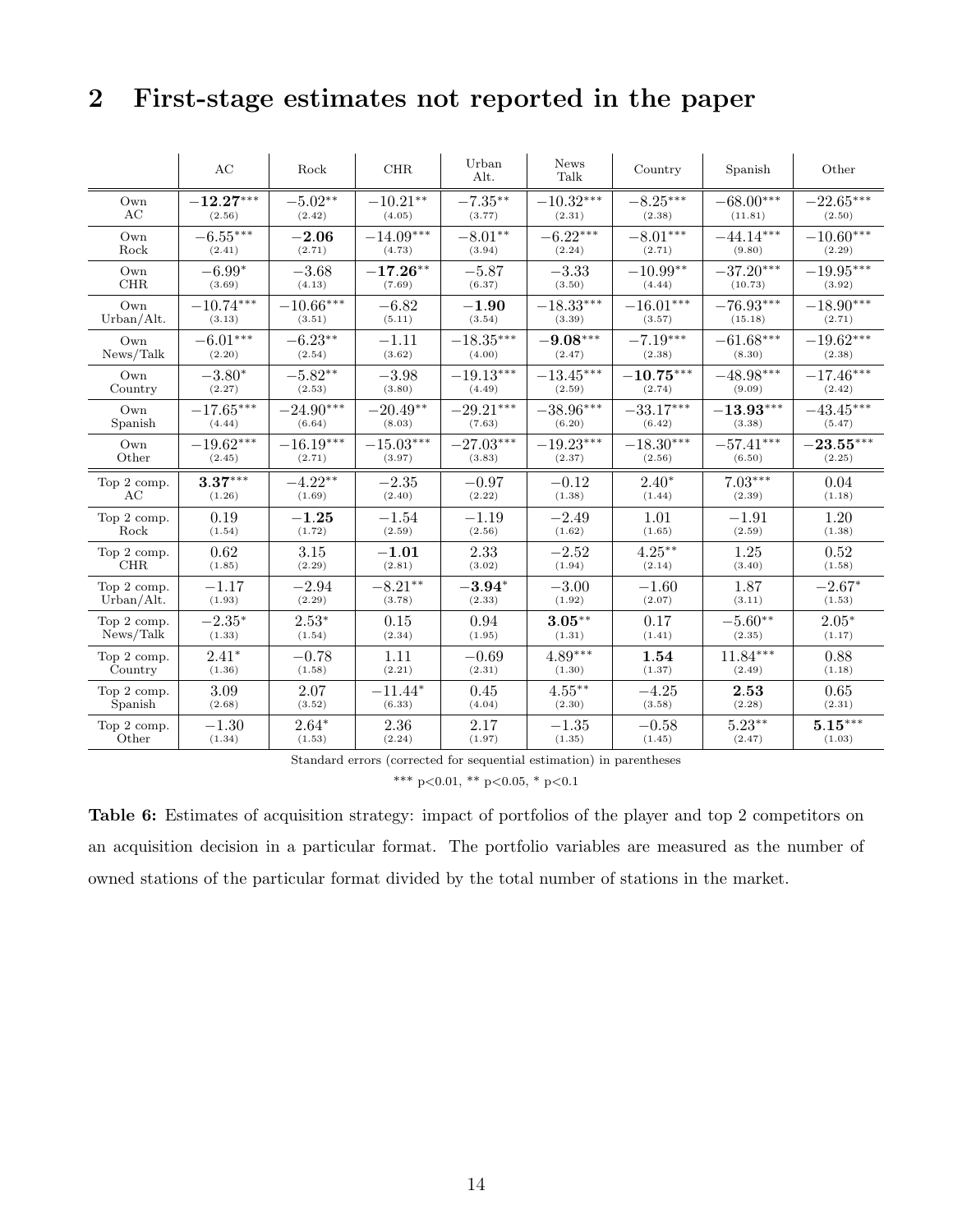|             | AC                     | Rock                   | CHR                    | Urban<br>Alt.          | <b>News</b><br>Talk   | Country                | Spanish    | Other                  |
|-------------|------------------------|------------------------|------------------------|------------------------|-----------------------|------------------------|------------|------------------------|
| ΑM          | $-1.54^{\ast\ast\ast}$ | $-3.11^{\ast\ast\ast}$ | $-3.04^{\ast\ast\ast}$ | $-1.84^{\ast\ast\ast}$ | $1.60^{\ast\ast\ast}$ | $-1.05^{\ast\ast\ast}$ | $\,0.03\,$ | $-0.07$                |
|             | (0.31)                 | (0.43)                 | (0.47)                 | (0.35)                 | (0.31)                | (0.34)                 | (0.32)     | (0.30)                 |
| AC          | $6.71***$              | $1.58***$              | $1.78***$              | $1.69***$              | 0.13                  | $1.19**$               | $1.18***$  | $2.45***$              |
|             | (0.51)                 | (0.54)                 | (0.55)                 | (0.55)                 | (0.55)                | (0.55)                 | (0.57)     | (0.51)                 |
| Rock        | $2.78***$              | $7.12***$              | 0.96                   | $2.81***$              | 0.55                  | $1.32*$                | $1.30*$    | $2.81***$              |
|             | (0.69)                 | (0.69)                 | (0.75)                 | (0.71)                 | (0.72)                | (0.73)                 | (0.77)     | (0.69)                 |
| <b>CHR</b>  | $2.15***$              | $1.22*$                | $6.67***$              | $2.36***$              | $-0.93$               | 0.07                   | $1.42*$    | 1.98***                |
|             | (0.66)                 | (0.70)                 | (0.67)                 | (0.68)                 | (0.77)                | (0.77)                 | (0.73)     | (0.67)                 |
| Urban       | $1.59***$              | $1.90***$              | 0.86                   | $6.34***$              | $-0.29$               | 0.22                   | 0.86       | $1.99***$              |
| Alt.        | (0.57)                 | (0.58)                 | (0.62)                 | (0.56)                 | (0.60)                | (0.64)                 | (0.64)     | (0.55)                 |
| <b>News</b> | $1.27**$               | 0.59                   | 0.41                   | 0.35                   | $5.68***$             | 0.81                   | $1.00*$    | $1.36***$              |
| Talk        | (0.54)                 | (0.65)                 | (0.68)                 | (0.66)                 | (0.54)                | (0.57)                 | (0.57)     | (0.52)                 |
| Country     | $1.60***$              | $1.09**$               | 0.70                   | $0.98*$                | 0.11                  | $6.49***$              | $1.12***$  | $1.59***$              |
|             | (0.50)                 | (0.52)                 | (0.55)                 | (0.56)                 | (0.51)                | (0.49)                 | (0.55)     | (0.49)                 |
| Spanish     | 0.84                   | $-1.56$                | 0.31                   | 0.61                   | $-0.34$               | 0.37                   | $5.10***$  | $1.24***$              |
|             | (0.60)                 | (1.13)                 | (0.66)                 | (0.63)                 | (0.53)                | (0.63)                 | (0.53)     | (0.51)                 |
| Other       | $2.82***$              | $1.76***$              | $0.99*$                | $2.07***$              | 0.49                  | $1.38***$              | $1.37***$  | $6.69***$              |
|             | (0.45)                 | (0.48)                 | (0.52)                 | (0.48)                 | (0.47)                | (0.48)                 | (0.50)     | (0.44)                 |
| Dark        | $-1.81^{\ast\ast\ast}$ | $-2.38^{\ast\ast\ast}$ | $-3.55***$             | $-3.34***$             | $-3.49***$            | $-1.99***$             | $-2.74***$ | $-1.62^{\ast\ast\ast}$ |
|             | (0.51)                 | (0.59)                 | (0.61)                 | (0.55)                 | (0.57)                | (0.59)                 | (0.47)     | (0.46)                 |

Standard errors (corrected for sequential estimation) in parentheses

\*\*\* p<0.01, \*\* p<0.05, \* p<0.1

Table 7: Format-switching-strategy estimates: choice-specific past format dummies.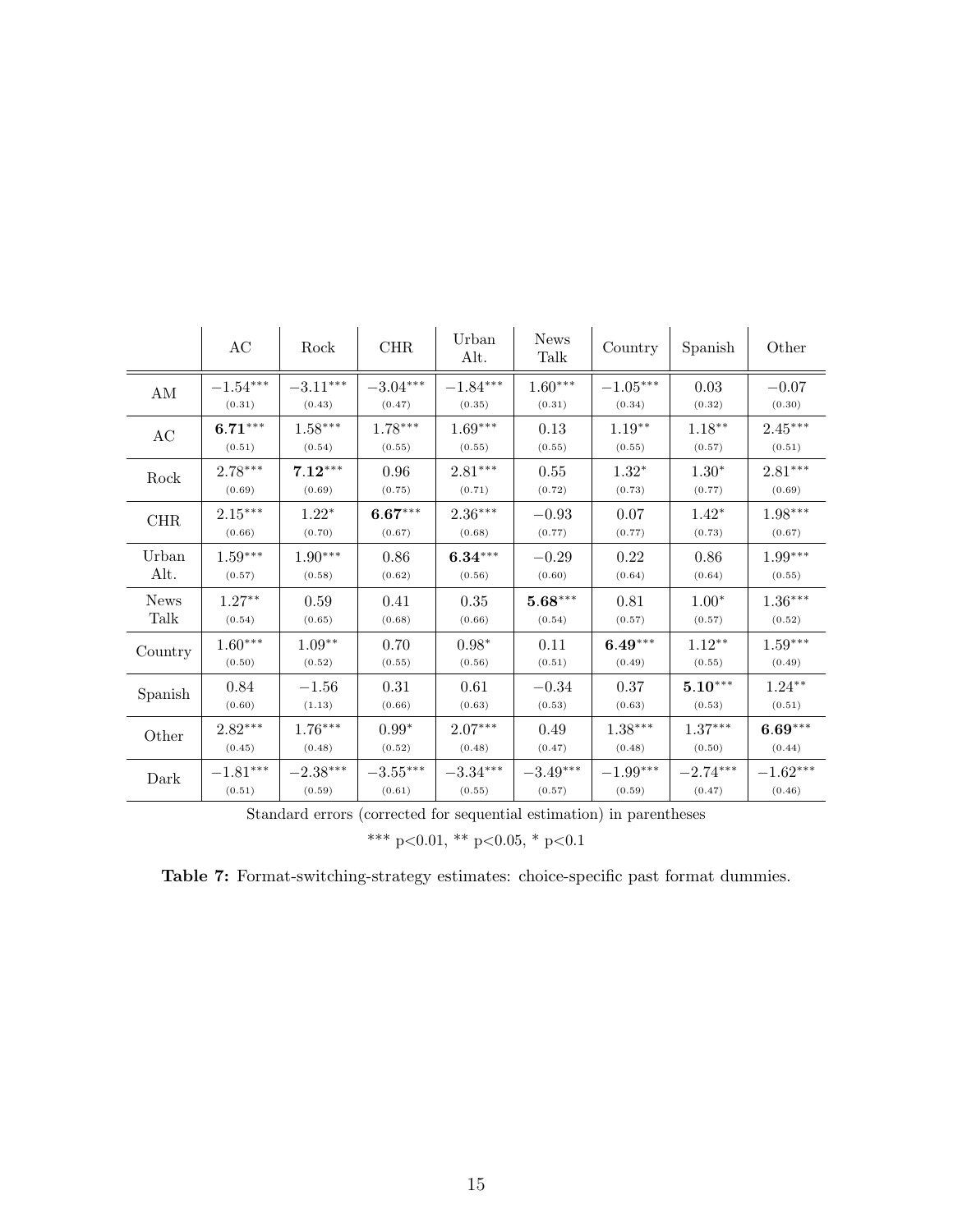|             | AC          | Rock       | <b>CHR</b>    | Urban<br>Alt. | <b>News</b><br>Talk | Country                   | Spanish     | Other       |
|-------------|-------------|------------|---------------|---------------|---------------------|---------------------------|-------------|-------------|
| Own         | $-0.10$     | $8.28*$    | 2.17          | 4.49          | 5.16                | 6.53                      | $-0.72$     | $-0.29$     |
| AC          | (4.72)      | (4.88)     | (5.09)        | (5.03)        | (4.75)              | (4.87)                    | (5.45)      | (4.67)      |
| Own         | 1.70        | $-1.87$    | $8.58*$       | 0.61          | 3.61                | 1.19                      | $-8.06$     | $-2.66$     |
| Rock        | (4.80)      | (4.93)     | (5.16)        | (5.16)        | (4.84)              | (4.98)                    | (5.81)      | (4.74)      |
| Own         | $-2.59$     | $-3.20$    | $-15.52^{**}$ | $^{-1.78}\,$  | 4.08                | $-1.79$                   | $-12.38*$   | $-11.40*$   |
| <b>CHR</b>  | (6.20)      | (6.52)     | (6.74)        | (6.79)        | (6.23)              | (6.42)                    | (7.50)      | (6.13)      |
| Own         | 1.15        | $-0.59$    | 3.01          | 2.95          | 1.16                | 0.97                      | $-7.58$     | $-0.76$     |
| Urban/Alt.  | (5.06)      | (5.36)     | (5.66)        | (5.24)        | (5.15)              | (5.41)                    | (6.71)      | (4.88)      |
| Own         | $11.79**$   | $10.45***$ | $13.20**$     | 5.02          | $8.38*$             | $11.06**$                 | 4.33        | 8.17        |
| News/Talk   | (5.03)      | (5.17)     | (5.27)        | (5.28)        | (5.08)              | (5.18)                    | (5.79)      | (5.00)      |
| Own         | $-0.10$     | 4.49       | 4.05          | $-7.81$       | 0.13                | $\textcolor{blue}{-2.21}$ | $-4.70$     | 0.77        |
| Country     | (4.48)      | (4.65)     | (4.83)        | (5.02)        | (4.52)              | (4.55)                    | (5.48)      | (4.41)      |
| Own         | $-11.55***$ | 0.32       | 4.58          | $-5.63\,$     | $-5.84$             | $-10.12*$                 | $15.08***$  | $-4.11$     |
| Spanish     | (5.43)      | (5.91)     | (5.63)        | (5.75)        | (5.25)              | (5.97)                    | (4.40)      | (4.93)      |
| Own         | $-4.03$     | $-4.27$    | $-3.84$       | $-2.83$       | $-1.47$             | $-3.31$                   | $-9.04**$   | $\bf -2.56$ |
| Other       | (3.45)      | (3.62)     | (3.84)        | (3.80)        | (3.53)              | (3.60)                    | (4.15)      | (3.34)      |
| Own         | $-0.53$     | $-0.55$    | 0.16          | 0.27          | $-0.46$             | $-0.60$                   | $-0.02$     | $-0.53$     |
| Dark        | (0.37)      | (0.43)     | (0.36)        | (0.30)        | (0.42)              | (0.45)                    | (0.24)      | (0.33)      |
| Top 2 comp. | $-0.46$     | 1.69       | 1.22          | 1.66          | 2.63                | 2.43                      | 3.03        | 1.98        |
| AC          | (2.30)      | (2.46)     | (2.62)        | (2.57)        | (2.31)              | (2.40)                    | (2.55)      | (2.20)      |
| Top 2 comp. | 3.42        | $-0.20\,$  | 4.83          | 2.93          | $5.11*$             | 4.46                      | 3.07        | 3.45        |
| Rock        | (2.80)      | (3.00)     | (3.16)        | (3.05)        | (2.82)              | (2.92)                    | (3.04)      | (2.71)      |
| Top 2 comp. | $3.07\,$    | 4.53       | $-1.04$       | 4.99          | 4.64                | 3.93                      | 5.11        | 3.99        |
| CHR         | (3.34)      | (3.59)     | (3.90)        | (3.67)        | (3.38)              | (3.52)                    | (3.70)      | (3.22)      |
| Top 2 comp. | 0.20        | 0.94       | $-4.48$       | $-0.58$       | 0.42                | 0.46                      | 3.66        | 1.52        |
| Urban/Alt.  | (3.10)      | (3.30)     | (3.59)        | (3.29)        | (3.11)              | (3.23)                    | (3.39)      | (2.97)      |
| Top 2 comp. | $-0.23$     | 0.35       | $-3.91$       | $-2.64$       | $-2.02$             | $-1.13$                   | $-1.65\,$   | 0.28        |
| News/Talk   | (2.28)      | (2.46)     | (2.63)        | (2.52)        | (2.30)              | (2.39)                    | (2.52)      | (2.19)      |
| Top 2 comp. | $-1.72$     | 0.10       | 0.79          | $-1.57$       | $-0.55$             | $-5.42**$                 | $-1.51\,$   | $-1.06$     |
| Country     | (2.45)      | (2.63)     | (2.74)        | (2.72)        | (2.49)              | (2.57)                    | (2.74)      | (2.35)      |
| Top 2 comp. | 4.03        | 1.70       | 3.47          | $-0.24$       | 0.98                | 4.07                      | $\bf -1.77$ | 3.67        |
| Spanish     | (3.95)      | (4.31)     | (4.48)        | (4.29)        | (3.88)              | (4.14)                    | (3.85)      | (3.72)      |
| Top 2 comp. | $5.00**$    | 3.64       | $5.99**$      | $4.38*$       | $4.85***$           | $4.93**$                  | 1.79        | $3.98*$     |
| Other       | (2.32)      | (2.47)     | (2.62)        | (2.53)        | (2.33)              | (2.43)                    | (2.62)      | (2.24)      |
| Top 2 comp. | $-0.15$     | 0.23       | 0.18          | 0.19          | $-0.08$             | $-0.21$                   | $-0.24$     | $-0.11$     |
| Dark        | (0.43)      | (0.48)     | (0.48)        | (0.48)        | (0.43)              | (0.43)                    | (0.44)      | (0.41)      |

Standard errors (corrected for sequential estimation) in parentheses

\*\*\* p<0.01, \*\* p<0.05, \* p<0.1

Table 8: Format-switching-strategy estimates: choice-specific coefficients on current portfolio of the player and top 2 competitors. The portfolio variables are measured as the number of owner stations in the format divided by the total number of stations in the market.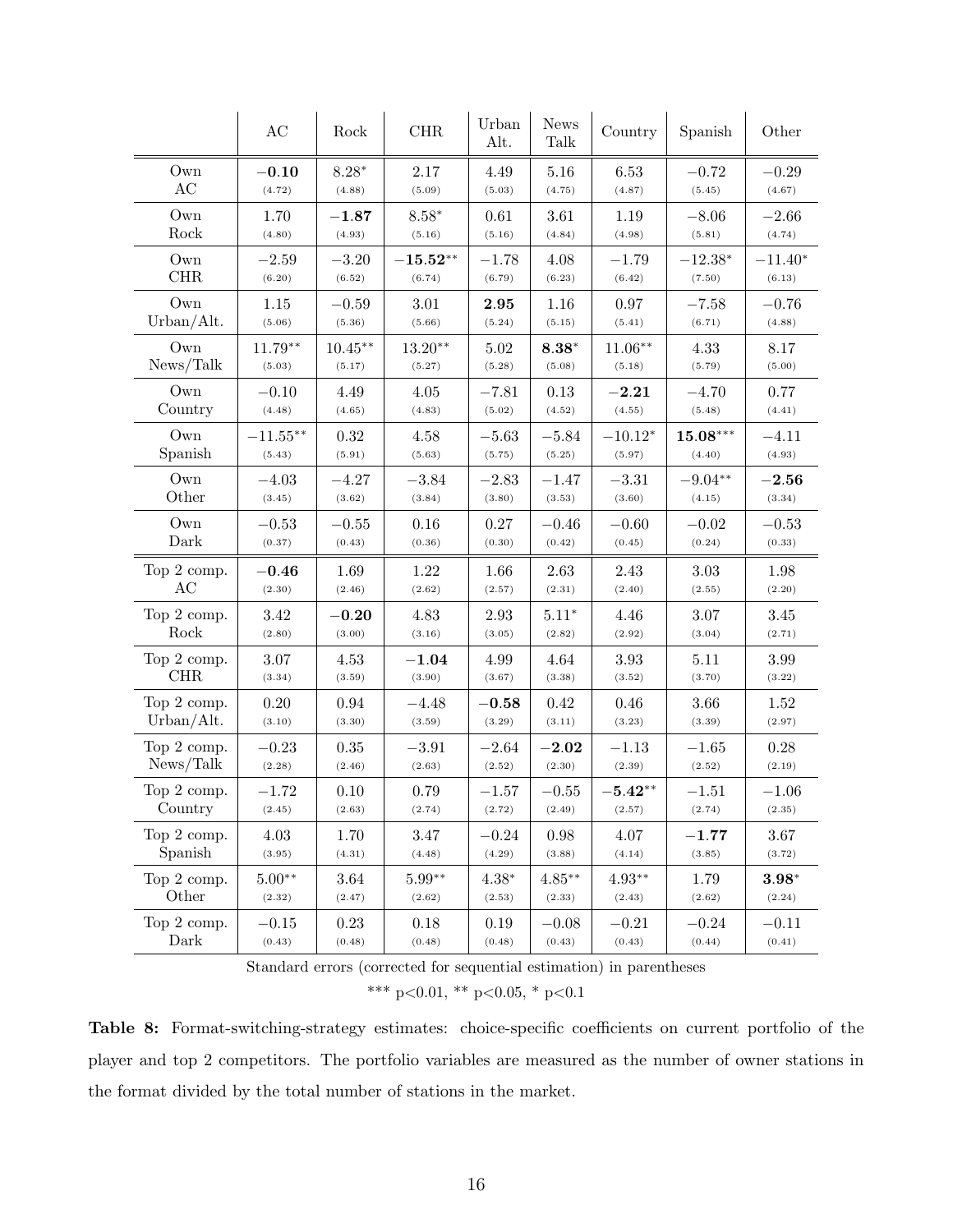# 3 Robustness

In this section, I investigate the robustness of findings to various structural assumptions, using alternative estimators of the baseline specification. Tables [9](#page-19-0) and [10](#page-20-0) contain estimates for various alternative structural specifications and alternative estimators. Below I discuss rows of these tables.

### 3.1 Alternative specifications

First, I discuss alternative specifications I used to investigate robustness of the results to structural assumptions of the baseline model.

#### 3.1.1 Move sequence (Tables [10](#page-20-0) and [9,](#page-19-0) row 2)

The estimation depends on the assumed sequence of moves  $\sigma$  (see Section 3 in the paper). This assumption might be an important determinant of the results, so considering alternatives is of interest. For this reason, I recomputed the second-stage estimator considering a random sequence of moves. In particular, I assume players observe a new random ranking each period and move accordingly. Their strategies depend on the positions in the ranking because of fixed effects presented in Table 7 of the paper. I find such alteration of the game does impact estimates in a meaningful way. The within-format synergies are slightly smaller, amounting to 56%. The total impact of the Telecom Act is slightly bigger, amounting to \$1.243m.

### 3.1.2 Correlation structure of bundle acquisitions (Tables [10](#page-20-0) and [9,](#page-19-0) row 3)

As mentioned in Section 3 of the paper, the timing prescribes the sequence of station-by-station acquisition and repositioning decisions, respectively,  $\sigma^A$  and  $\sigma^B$ . During the estimation, I assume players consider stations with a higher quality  $\xi$  first. The results might depend on this particular sequence, so I consider a specification in which the players consider stations in a random order. I find this specification produces results similar to the baseline; namely, the fixed cost savings from the Telecom Act amount to \$1,028m compared to \$1,193m in the baseline.

### 3.1.3 Cost of switching to/from DARK format (Tables [10](#page-20-0) and [9,](#page-19-0) rows 4-7)

The baseline specification assumes that switching to/from the DARK format costs as much as switching to/from any other format. Because the DARK format is significantly different for other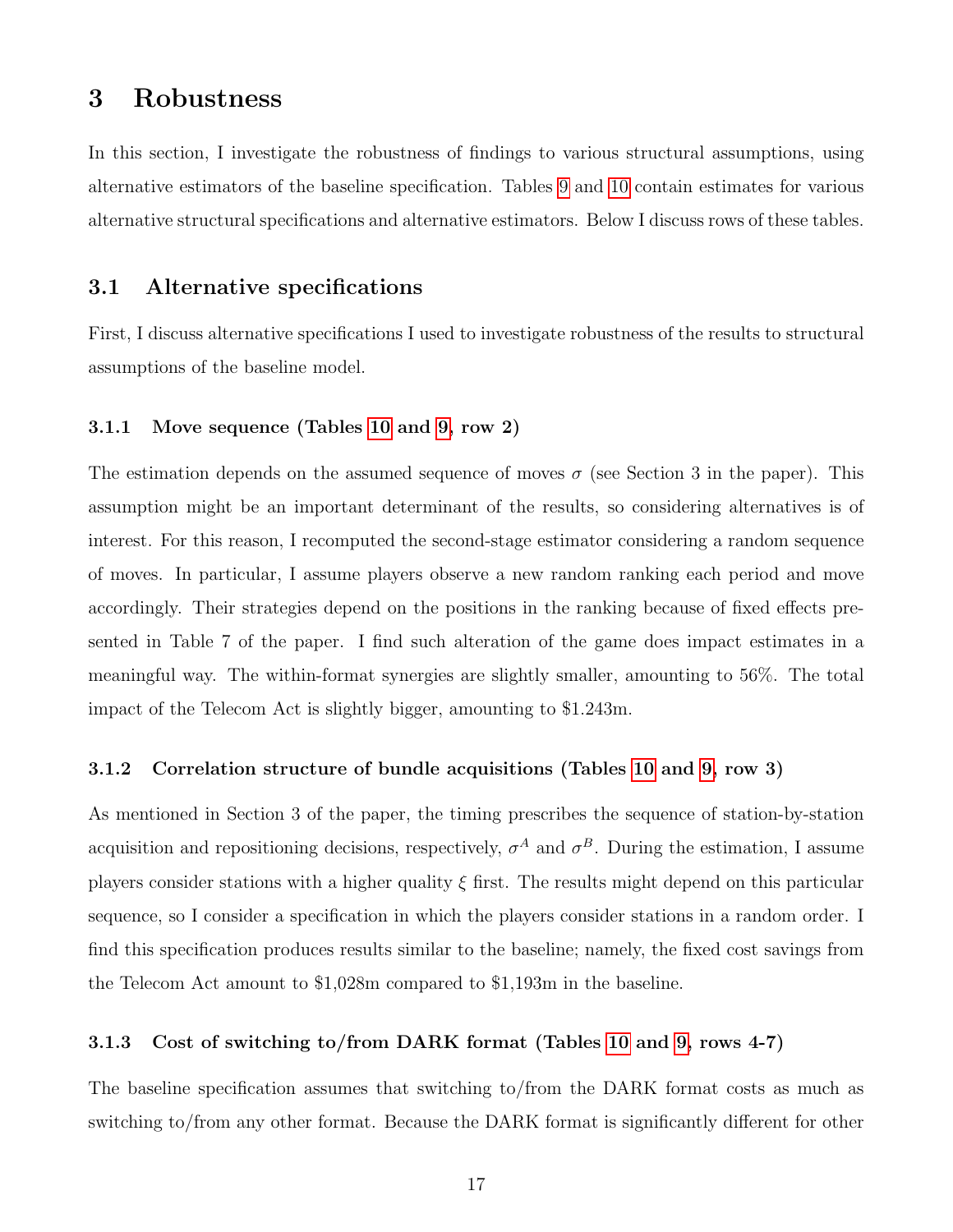formats, one might worry this assumption might affect the second-stage estimates. The lack of data variation prohibits me from identifying DARK-related switching cost; thus I take a different approach. Namely, I estimate four additional specifications in which I set the following respectively: a 50% greater cost to switch from DARK, a 50% smaller cost to switch from DARK, a 50% greater cost to switch to DARK, and a 50% smaller cost to switch to DARK. I find that making these alternative assumptions essentially does not change the estimates of fixed cost and economies of scale. Also, for all but the "50% greater cost to switch from DARK" specification, the within-format synergy is close to the baseline. Specifically, "50% greater cost to switch from DARK" produces a 77% estimate of within-format synergy, which compares to 38% in the baseline. However, this specification also produces larger economies of scale and in the end provides the same estimate of the Telecom Act cost savings as the baseline. The overall cost savings predicted by these alternative specifications are bounded between \$1, 178m and \$1, 404m per-year.

### 3.1.4 Unobserved antitrust regulations (Tables [10](#page-20-0) and [9,](#page-19-0) row 8)

The specification labeled "Antitrust cap at 40% market share" investigates how an additional antitrust cap could affect the results. The anecdotal evidence I gathered is that in the vast majority of cases, no antitrust rules beyond the ownership caps were in play on the local level. However, investigating how such a rule would affect the bottom line might still be useful because, an unaccounted antitrust rule could potentially explain the flat average cost curve beyond the second station. I consider a fairly strict rule by which the antitrust authority conducts a sophisticated static merger simulation. Namely, each time the merger is proposed, the agency recomputes the static equilibrium, and rejects the merger if the market share of the merged company exceeds 40%. Such specification indeed produces larger estimates yet also much lower estimates of the fixed cost. Also, because some mergers are rejected, the deviation rules used to construct the inequalities are weaker, resulting in a flatter objective function. In effect, the fixed cost for the "1M-2.5M" market category is not numerically identified and converges to a corner solution. Overall, the Telecom Act fixed-cost savings amount to \$742m, which is smaller than the baseline but still economically significant.

In addition to investigating alternative specifications, I consider alternative BBL estimators of the baseline model. The results of these investigations are presented below.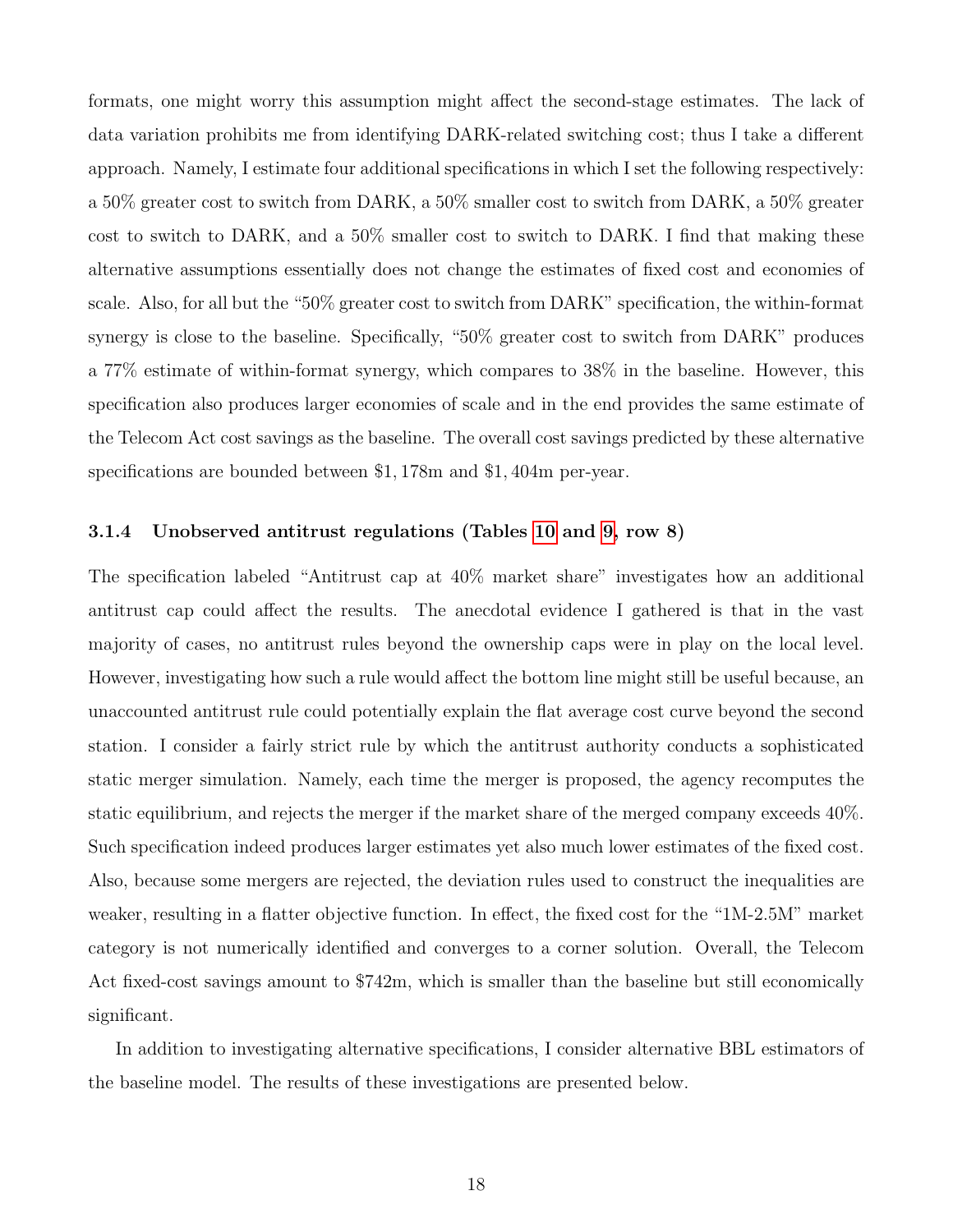# 3.2 Alternative BBL estimators

The last four rows of tables [9](#page-19-0) and [10](#page-20-0) investigate alternative estimators of the baseline specification. Respectively, I consider alternative inequalities and an alternative first stage.

### 3.2.1 Alternative inequalities (Tables [10](#page-20-0) and [9,](#page-19-0) row 9-11)

I start by considering a removal  $V > 0$  inequality, which essentially drops the assumption that radio owners can exit the market for free. I find this specification produces unreasonably high values for fixed cost, at the level of three times the revenue. Moreover, it generates an extreme level of within-format synergies, and produces an estimate on \$9b savings from the Telecom Act. Note that even though the estimates of the fixed-cost savings are unreasonably high, this exercise is still useful. If the true model contains a weaker form of the exit assumption, the truth should lie somewhere between \$1b and \$9b of cost savings, which strengthens my bottom line.

To investigate a robustness of my estimates to chosen deviations, I consider alternative suboptimal strategies. First, I consider a weaker deviation; that is, a merger deviation is applied only in a random half of the cases. This deviation produces a flatter objective function, especially along the cross section separating within-format synergies and economies of scale. This flatness is not surprising, because the separation of these two effects requires a diverse set of suboptimal mergers, spanning new formats and formats that are already owned. Applying weaker deviation shrinks this set. In effect, the estimate allocates all cost efficiencies into within-format synergy and produces a smaller but economically significant estimate of the Telecom Act savings of \$700m.

Second, I consider a stricter set of inequalities, which makes the first suboptimal merger 40% more probable. It makes the objective function less flat; however, it introduces extra noise. The average cost curve is identical to the original numbers, and within-format synergy is smaller and amounts to a 67% cost of an extra station compared to 38% in the baseline. All in all, the cost savings from the Telecom Act amount to \$710m.

#### 3.2.2 Alternative first stage (Tables [10](#page-20-0) and [9,](#page-19-0) row 12)

Another robustness check is considering richer first-stage parameterizations. Applying richer parameterizations is useful because in the perfect world, the first stage should be estimated nonparametrically. Instead, I use a flexible parametric form that captures most of the important variation in the data. The particular specification I use might not exhaust the data variation. To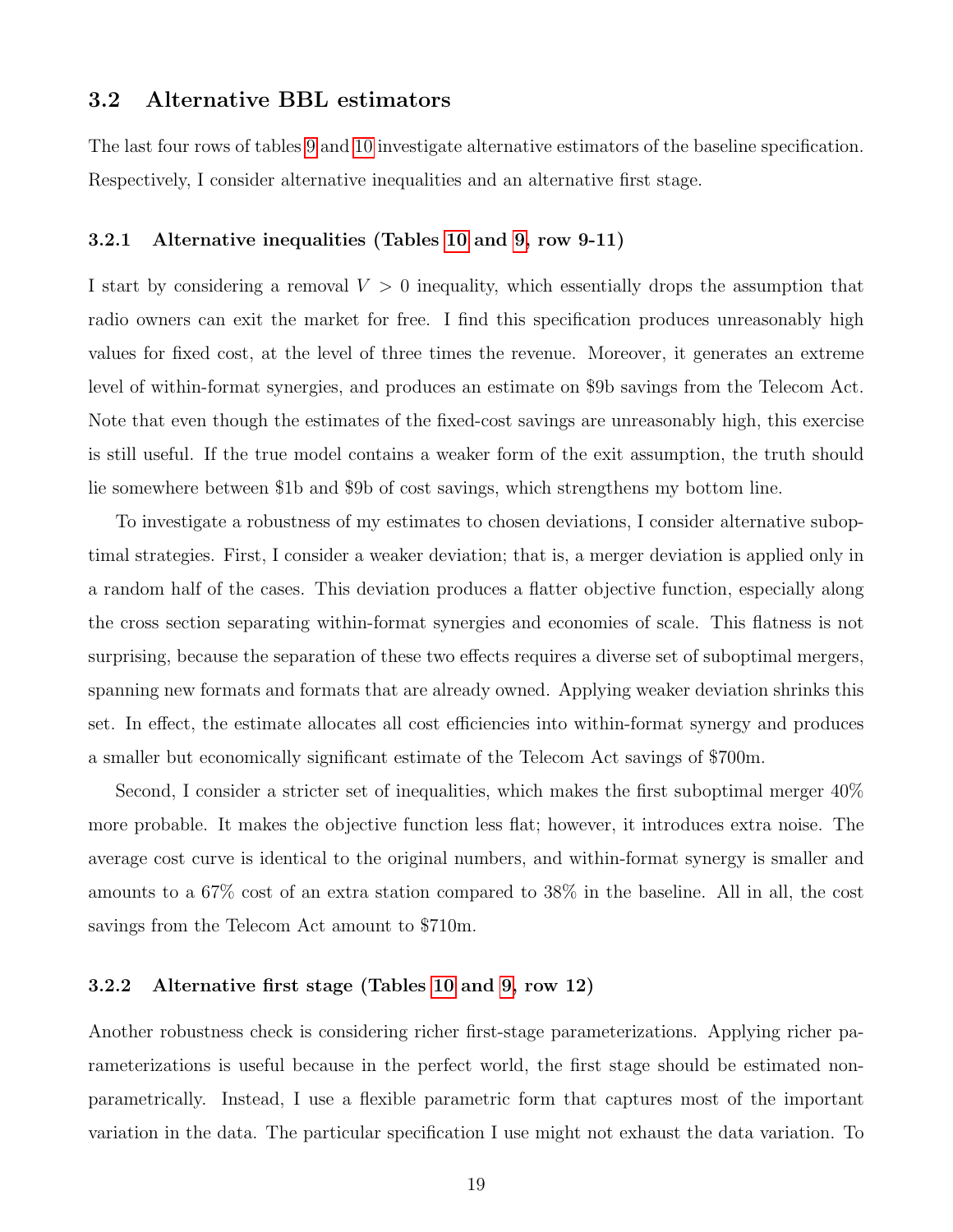investigate that possibility, I consider richer first-stage specifications for acquisition and formatswitching strategies, and reestimate the first and second stages of the model. Namely, I allow 30 extra parameters in each of the strategies. These parameters consist of (i) market category dummies, (ii) an interaction between category dummies and a format of the target station in case of acquisition, and (iii) an interaction between category dummies and the new format in case of format switching. I find that considering these richer specifications does not affect the estimates.

In sum, I find that my qualitative result, namely, that cost synergies outweigh the loss in consumer surplus caused by mergers after the Telecom Act, is robust to various perturbations of key structural assumptions and to using alternative estimators.

<span id="page-19-0"></span>

|                                                                                             | Average fixed cost |                          |                |                | Within-format | Telecom Act     |
|---------------------------------------------------------------------------------------------|--------------------|--------------------------|----------------|----------------|---------------|-----------------|
|                                                                                             |                    | number of stations owned |                |                | synergy       | cost savings    |
|                                                                                             | $\overline{2}$     | $\overline{4}$           | 6              | 8              |               |                 |
| Main estimates                                                                              | 0.72<br>(0.21)     | 0.65<br>(0.25)           | 0.69<br>(0.22) | 0.75<br>(0.19) | 38%<br>(29)   | $-$1,193m$      |
| Alternative specification:<br>Random sequence of moves                                      | 0.73               | 0.66                     | 0.70           | 0.76           | 52%           | $-\$1,243m$     |
| Alternative specification:<br>Random ordering of stations                                   | 0.69               | 0.61                     | 0.65           | 0.73           | 32%           | $-$1,028m$      |
| Alternative specification:<br>$50\%$ greater cost<br>to switch from DARK                    | 0.61               | 0.52                     | 0.57           | 0.66           | 77%           | $-1,178m$       |
| Alternative specification:<br>$50\%$ smaller cost<br>to switch from DARK                    | 0.67               | 0.59                     | 0.64           | 0.71           | 29%           | $-\$1,404m$     |
| Alternative specification:<br>$50\%$ greater cost<br>to switch to DARK                      | 0.69               | 0.62                     | 0.66           | 0.73           | 35%           | $-$1,270m$      |
| Alternative specification:<br>$50\%$ smaller cost<br>to switch to DARK                      | 0.69               | 0.62                     | 0.66           | 0.73           | 35%           | $-$1,270m$      |
| Alternative specification:<br>Antitrust cap at 40% market share                             | 0.64               | 0.55                     | 0.60           | 0.68           | 74%           | $-$ \$742m      |
| Alternative estimator:<br>Drop $V > 0$ inequalities                                         | 0.51               | 0.39                     | 0.46           | 0.57           | $3\%$         | $-$ \$8,875 $m$ |
| Alternative estimator:<br>Interactions of market type<br>with covariates in the first stage | 0.65               | 0.57                     | 0.61           | 0.70           | 32.09%        | $-$1,001m$      |
| Alternative estimator:<br>Weaker deviation                                                  | 1.00               | 1.00                     | 1.00           | 0.99           | $2\%$         | $- $728m$       |
| Alternative estimator:<br>Larger deviation                                                  | 0.72               | 0.65                     | 0.69           | 0.76           | 67%           | $- $710m$       |

Table 9: Robustness check: cost efficiencies.